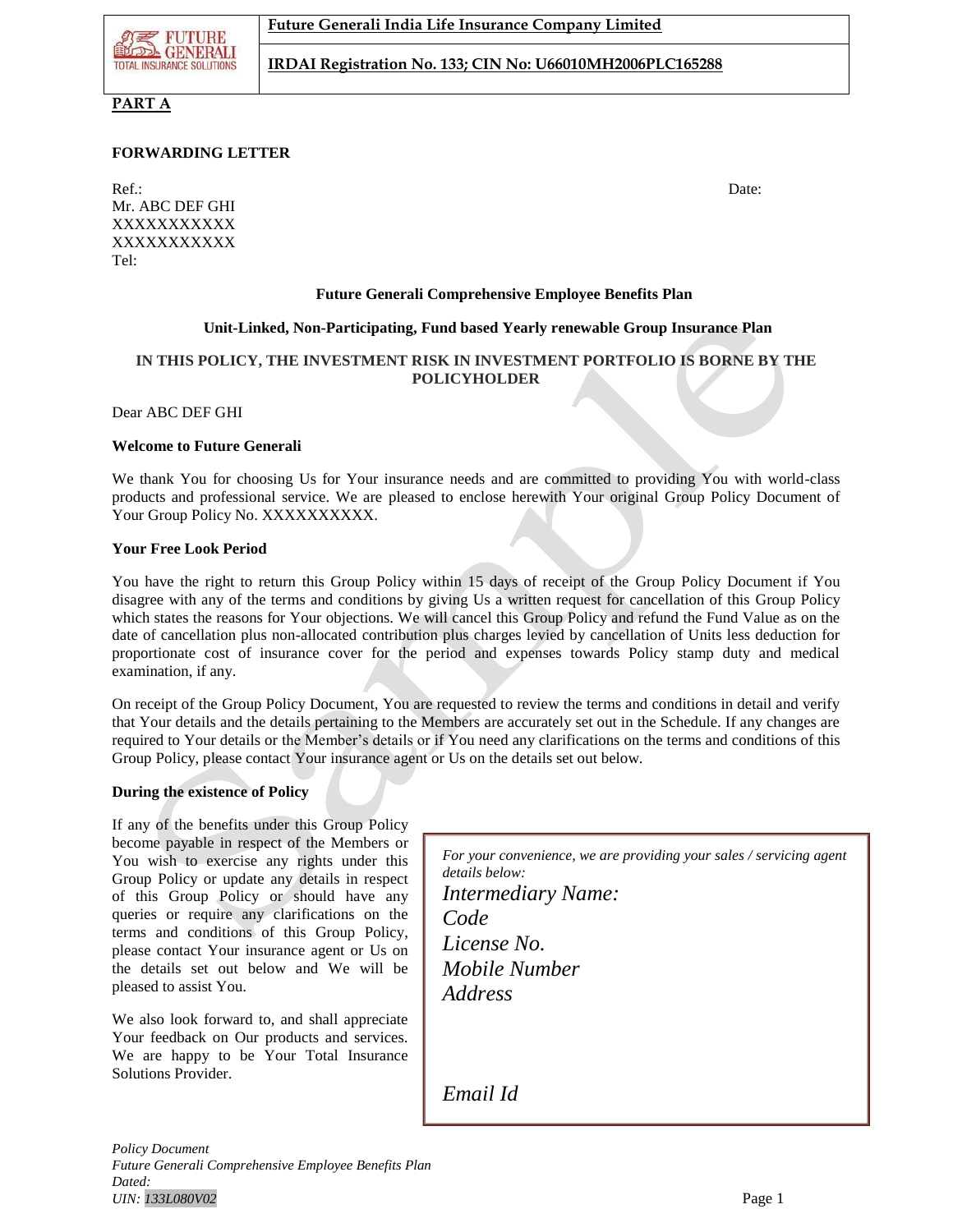

## **PART A**

## **Future Generali India Life Insurance Company Limited**:

Toll Free Number: 1800 102 2355

Email: [care@futuregenerali.in.](mailto:care@futuregenerali.in)

Operations Hub Address:

Future Generali India Life Insurance Co. Ltd, Unit 801 and 802, 8th floor, Tower C, Embassy 247 Park, L.B.S. Marg, Vikhroli (W), Mumbai – 400083

#### Registered and Corporate Office Address:

Future Generali India Life Insurance Co. Ltd, Unit 801 and 802, 8th floor, Tower C, Embassy 247 Park, L.B.S. Marg, Vikhroli (W), Mumbai – 400083.

Tel: 91-22-4097 6666; Fax: 91-22-4097 6600; Website: [life.futuregenerali.in](http://www.futuregenerali.in/)

We trust that Your insurance plan will meet Your requirements. We assure You of Our best services always.

Authorized Signatory

Future Generali India Life Insurance Company Limited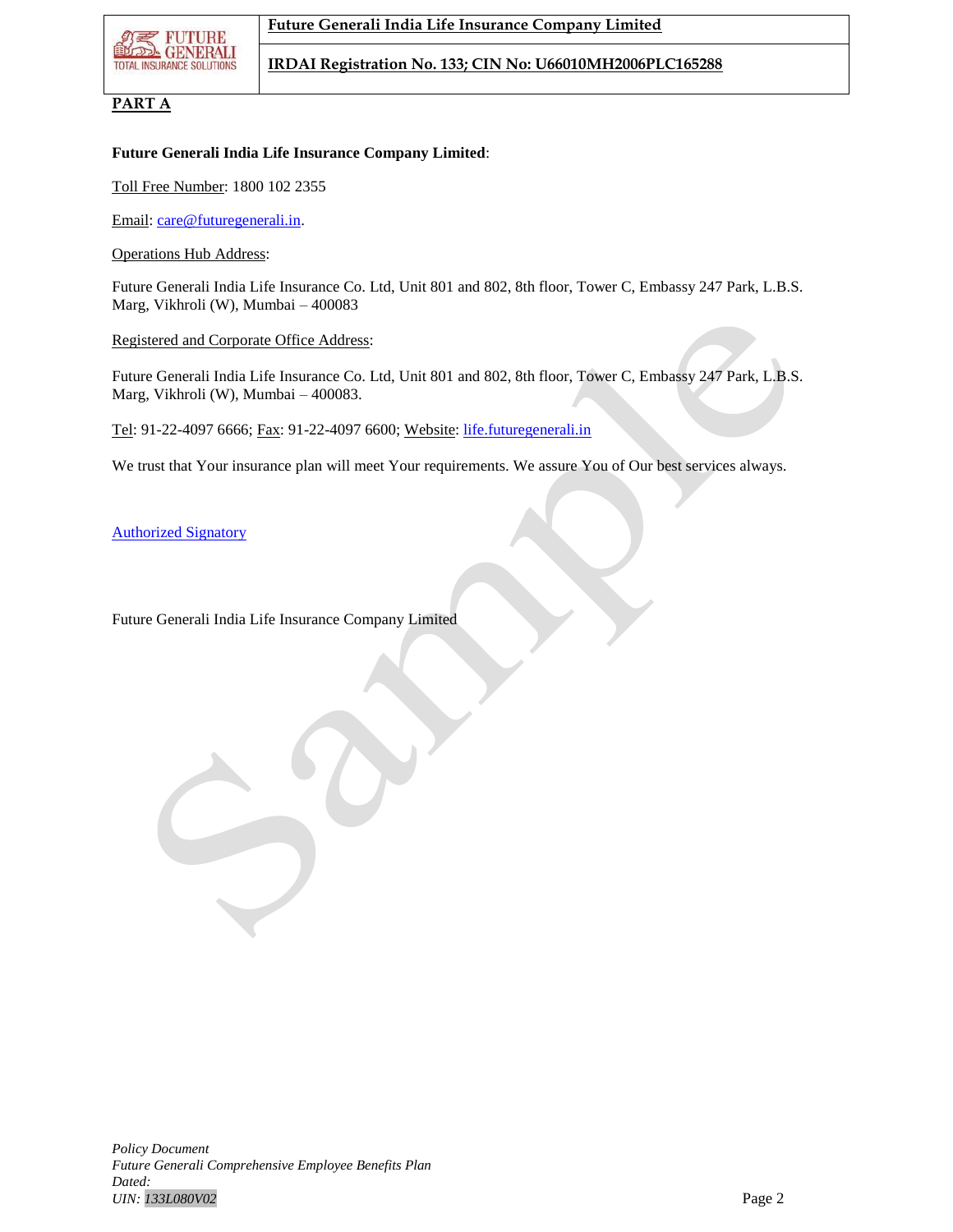**PART A**

## **POLICY PREAMBLE**

## **Future Generali Comprehensive Employee Benefits Plan**

## **Unit-Linked, Non-Participating, Fund based Yearly renewable Group Insurance Plan**

**UIN:** [ 133L080V02]

We have issued this contract of insurance with You on receipt of the contribution and on the basis of the details contained in the Proposal Form, other information and documentation submitted to Us in relation to the proposal. The details and declarations contained in the Proposal Form as well as any information/ documents to be submitted forms the basis on which this contract of insurance has been issued.

We agree to pay the benefits specified in the Part C of this Group Policy in respect of the Members while this Group Policy is in force and subject to the terms and conditions of this Group Policy, including the receipt of contribution.

All schedules, annexures and addendums to this Group Policy as well as all endorsements placed on this Group Policy shall be deemed to be a part of this Group Policy.

You agree to provide Us the details requested in respect of the Members, their Nominees, Appointees and legal heirs and legal representatives in accordance with the terms of this Group Policy.

For and on behalf of Future Generali India Life Insurance Company Ltd

(Authorized Signature)

\_\_\_\_\_\_\_\_\_\_\_\_\_\_\_\_\_\_\_\_\_\_\_\_\_

Date:

**IMPORTANT: You are requested to read this Group Policy Document thoroughly. On examination of this Group Policy, if any error or incorrect description is found, this Group Policy should be returned to Us immediately for correction.**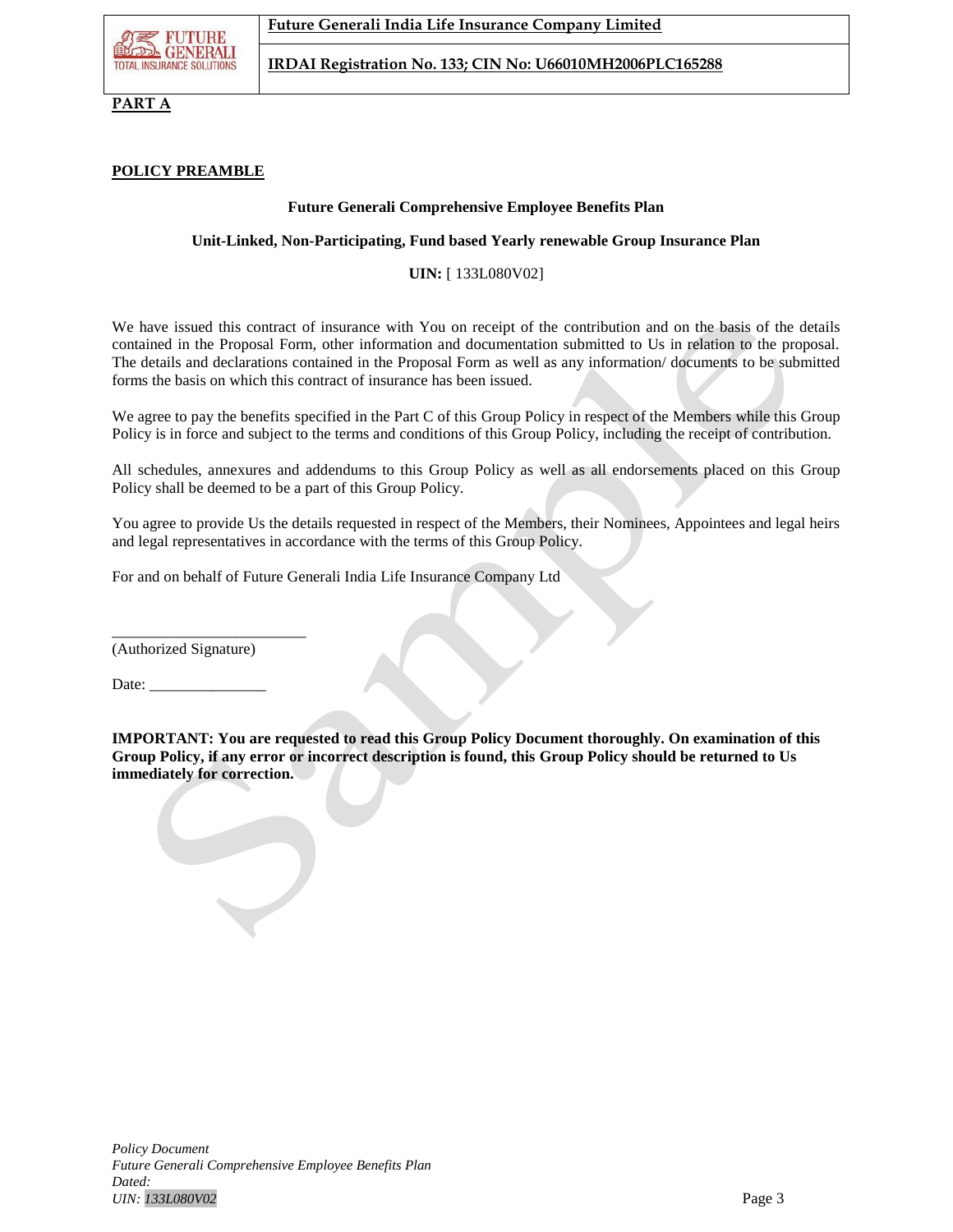

**PART A**

## **POLICY SCHEDULE**

## **Future Generali Comprehensive Employee Benefits Plan Non-Participating, Unit-Linked, Fund based Yearly renewable Group Insurance Plan UIN:** 133L080V02

THIS SCHEDULE IS PART OF THIS GROUP POLICY AND IS SUBJECT TO AND HAS TO BE READ ALONG WITH THE ATTACHED GROUP POLICY DOCUMENT.

| <b>Policy number:</b>                        | <b>Customer ID:</b>                       |
|----------------------------------------------|-------------------------------------------|
| Name of the Group Policyholder:              | <b>Address of the Group Policyholder:</b> |
|                                              |                                           |
| <b>Name of Scheme</b>                        |                                           |
| <b>Type of Fund</b>                          |                                           |
| <b>Type of Scheme</b>                        |                                           |
| <b>Names of Trustees</b>                     |                                           |
| <b>Authorized Signatories</b>                |                                           |
| <b>Name of Employer</b>                      |                                           |
| <b>Minimum Entry Age:</b>                    |                                           |
| <b>Maximum Entry Age:</b>                    |                                           |
| <b>Maximum Maturity Age:</b>                 |                                           |
| Date of Commencement/ Policy Effective Date: |                                           |
| <b>Annual Renewal Date:</b>                  |                                           |
| <b>Initial Number of Members:</b>            |                                           |
| <b>Initial Contribution:</b>                 |                                           |
| <b>Regular Contribution:</b>                 |                                           |
| <b>Total Contribution:</b>                   |                                           |
| <b>Sum Assured per member:</b>               |                                           |

*Policy Document Future Generali Comprehensive Employee Benefits Plan Dated: UIN: 133L080V02* Page 4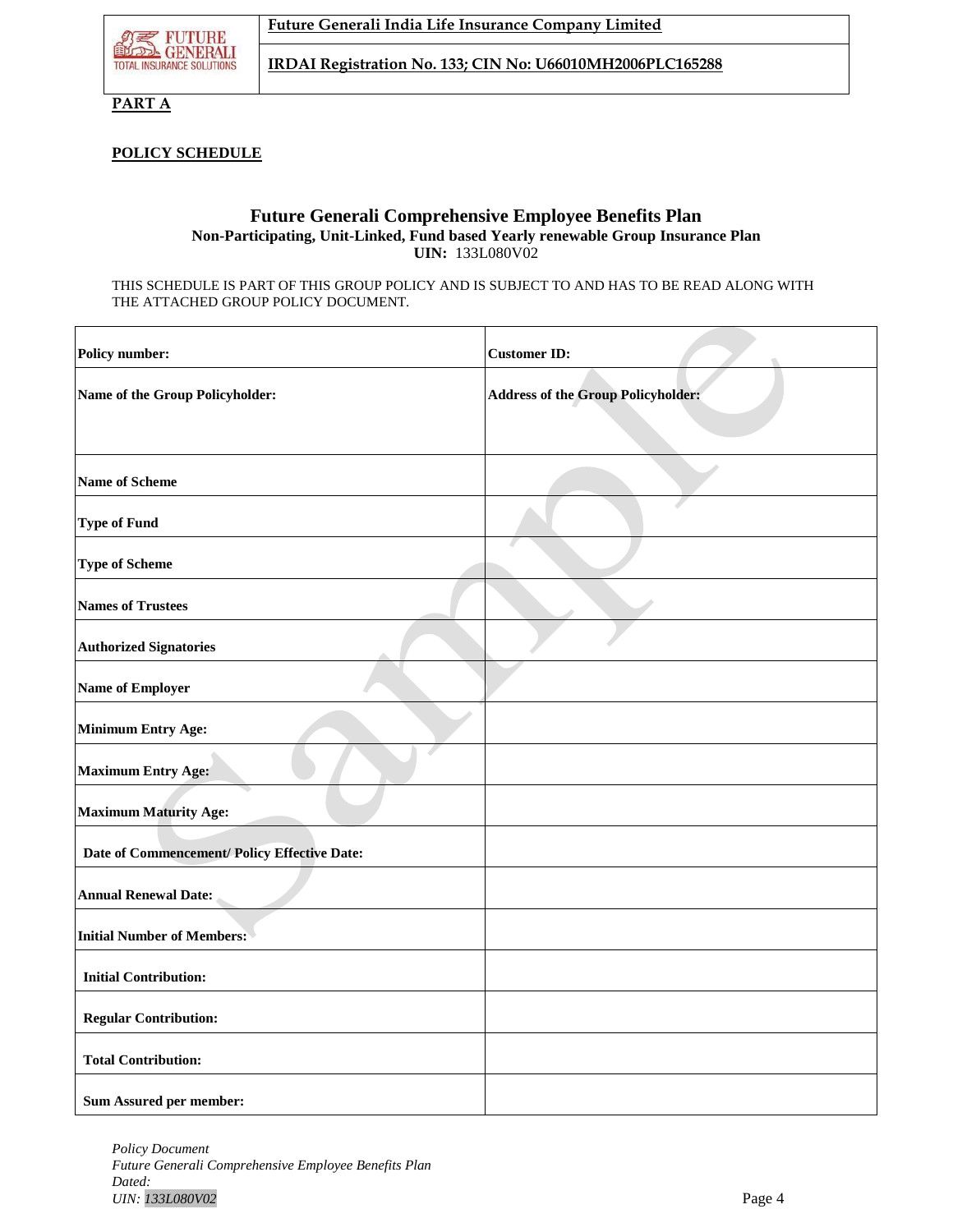| <b>の考 FUTURE</b><br><b>TOTAL INSURANCE SOLUTIONS</b> | Future Generali India Life Insurance Company Limited      |
|------------------------------------------------------|-----------------------------------------------------------|
|                                                      | IRDAI Registration No. 133; CIN No: U66010MH2006PLC165288 |

## **PART A**

| Intermediary's name: | Intermediary's code:                     |
|----------------------|------------------------------------------|
| <b>Email:</b>        | <b>Intermediary's License No.:</b>       |
| <b>Address:</b>      | <b>Mobile/Landline Telephone Number:</b> |

**Benefit & Scheme Rules**: It is hereby clarified that the liability of benefits towards individual Members and Employees lies with the Master Policyholder alone and the Company is merely managing the funds .In the event of any shortfall in the Policy Account the same shall be replenished by the Master Policyholder.

The stamp duty of Rs. Xxx (xxxx ONLY) paid by Payorder no.XXXXX dated DD/MM/YYYY. Government Notification Revenue and

Forest Department No. Mudrank XXXX.

For and on behalf of Future Generali India Life Insurance Company Ltd

(Authorized Signature)

\_\_\_\_\_\_\_\_\_\_\_\_\_\_\_\_\_\_\_\_\_\_\_\_\_

Date:

**On examination of this Group Policy, if You notice any mistake, then it is to be returned to Us immediately for correction.**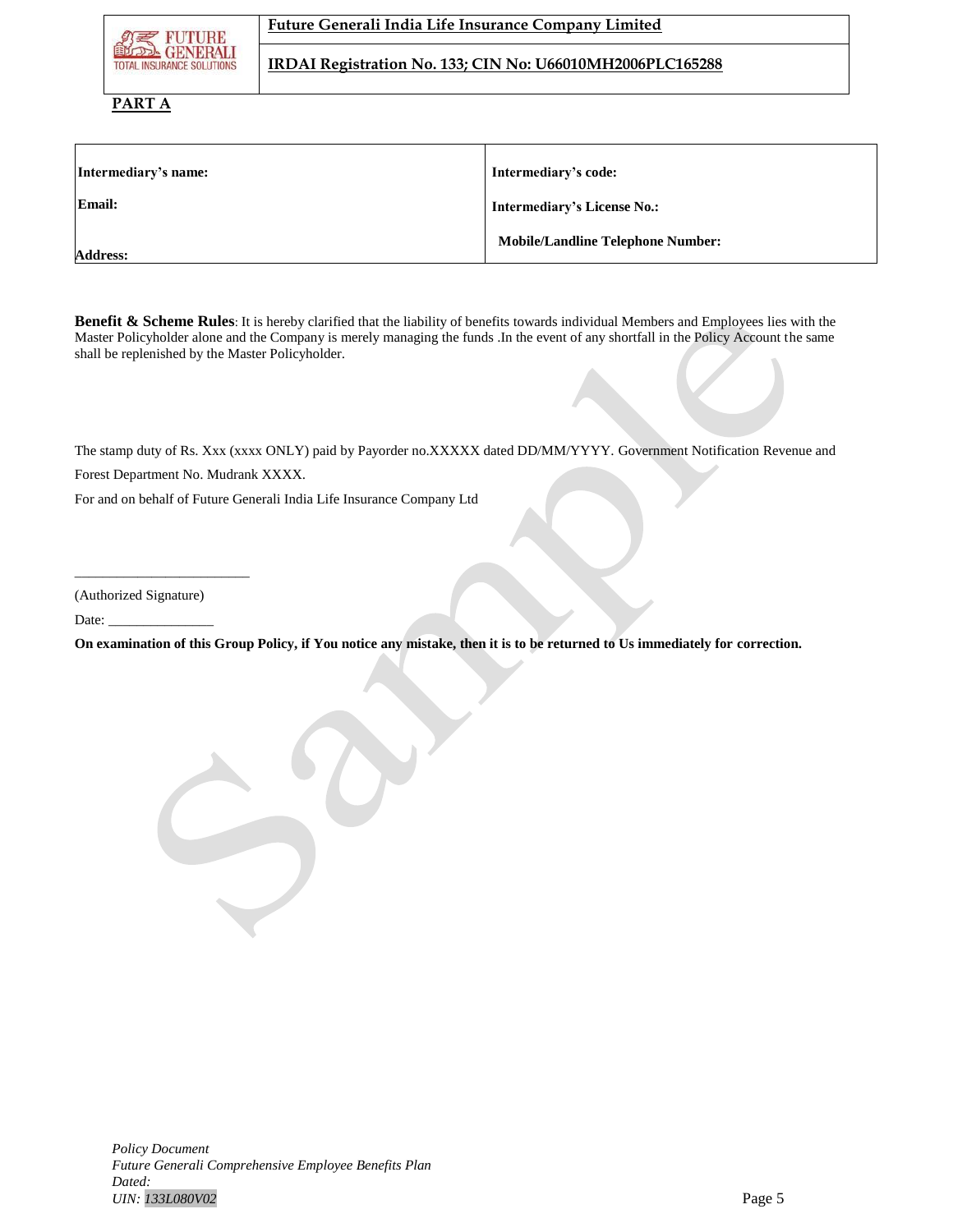

# **PART B**

## **DEFINITIONS & INTERPRETATION**

**Definitions**: The terms defined below are important terms which apply under this Group Policy. These terms are used with initial capitals in the Group Policy Document and shall have the meaning ascribed to them below wherever they appear in the Group Policy Document:

- **1)** "**Age**" means age as on last birthday which is the number of completed years on the last birthday.
- **2)** "**Allocation**" means the process of creating the Units at the prevailing Unit price offered by Us when the Contribution is received, when Switches are made, etc.
- **3)** "**Contribution(s)**" means the amount paid by the Policyholder. These can be initial, regular or special.
- **4)** "**Contribution Re-direction**" means an option which allows You to modify the Allocation of amount of subsequent contribution to various Segregated Funds, under a unit linked Policy, offered through a different investment pattern from the option exercised at the inception of the contract. Part F will specify the conditions of Contribution Re-direction.
- **5)** "**Date of Commencement"/"Policy Effective Date**" means the start date of the policy as per the Policy Schedule.
- **6)** "**Death Benefit**" means the benefit payable on death of a Member as per the policy conditions.
- **7)** "**Eligibility Conditions**" are the conditions which entitle an employee of the employer to become a member of the Scheme as per trust deed and/or rules of the Scheme.
- **8)** "**Endorsement**" means a written endorsement issued by Us on the Schedule to record any changes to the applicable terms and conditions of this Group Policy or the details contained in the Schedule. Endorsements shall form a part of this Group Policy and shall be binding on You and Us. It is agreed that the terms of an Endorsement shall supersede any conflicting provisions in this Group Policy Document or Schedule.
- **9)** "**Financial Year**" means the year starting from the 1st of April of a year and ends on the next following 31st of March.
- **10) "Force Majeure Event"** means an event by which performance of any of Our obligations are prevented or hindered as a consequence of any act of God, State, strike, lock out, legislation or restriction by any government or other authority or any circumstances beyond Our control.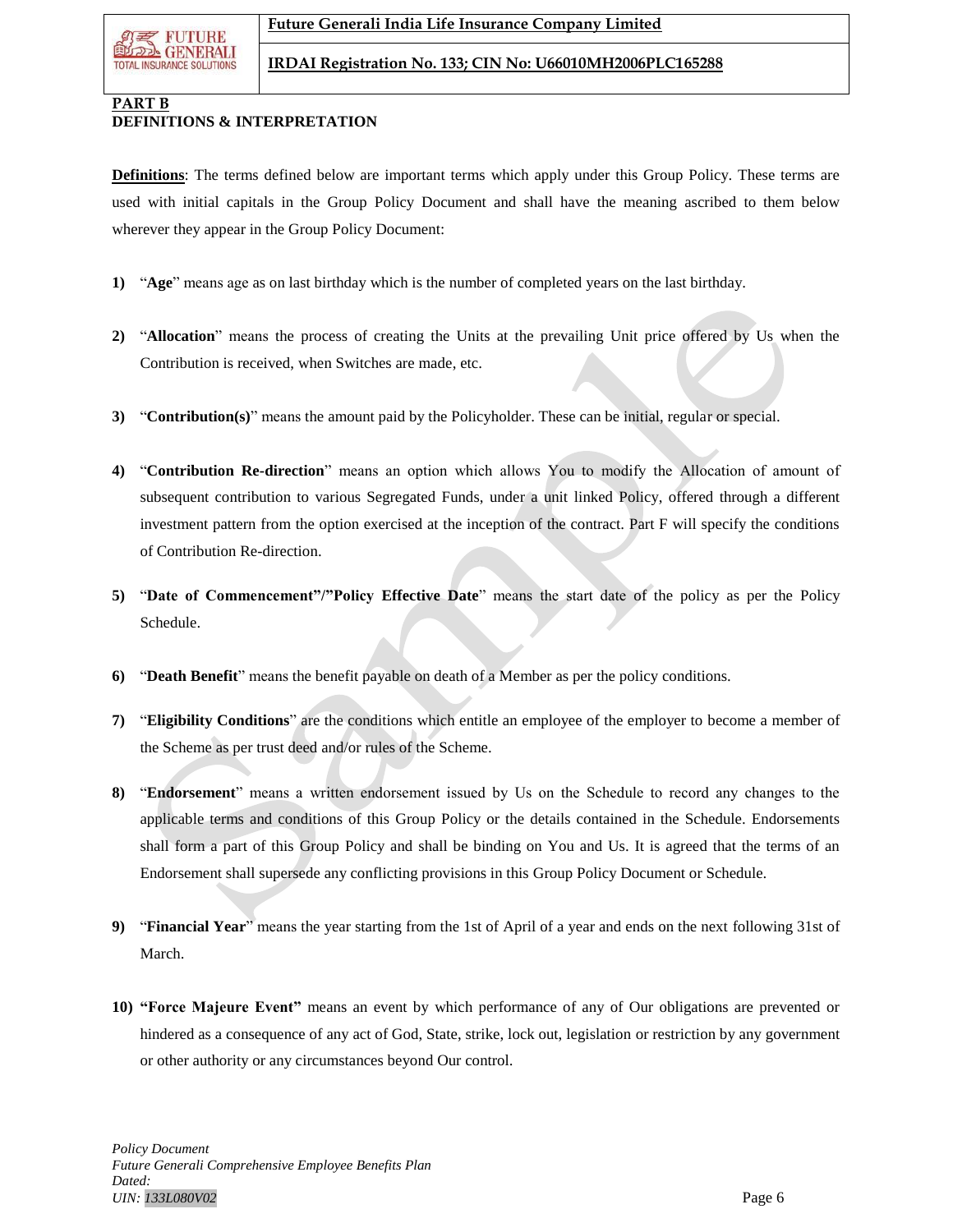

## **PART B**

- **11) ''Fund Management Charge''** means a charge levied by Us for management of the Segregated Funds and calculated as a percentage of the Fund Value and appropriated by adjusting the NAV. The Fund Management Charge shall be levied on each Valuation Date throughout the Policy Term.
- **12) "Fund Value or Unit Fund Value"** means the total value of Units at a point of time in a Segregated Fund i.e. total number of units under a policy multiplied by the Net Asset Value (NAV) per unit of that fund. If You hold units in more than one Segregated Fund, then the Fund Value of Your Policy is the sum total of Units and NAV of respective Segregated Funds.
- **13)** "**IRDAI**" means the Insurance Regulatory and Development Authority of India.
- **14)** "**Member**" means a person who has been admitted to membership of the Scheme and is entitled to benefits as per scheme rules.
- **15)** "**Net Asset Value (NAV)"** means the price per unit of the Segregated Fund.
- **16)** "**Nominee**" means the person named in the Certificate of Insurance to whom the Death Benefit shall become payable if the conditions specified in Part C of this Policy are satisfied.
- **17) ''Mortality Charge''** means a charge levied by Us on the Sum at Risk for providing life insurance cover to the member during the Policy Term on the basis of his attained Age during the Policy Term in accordance with the rates as specified in Part E.
- **18)** "**Policy**" or "**Group Policy**" means the contract of insurance entered into between You and Us as evidenced by the Policy Document.
- **19) "Policy Anniversary**" is the date falling exactly after 12 months from the Policy Commencement Date and on the same day of every year thereafter.
- **20)** "**Policy Commencement Date**" means the date specified in the Schedule on which this Group Policy commenced.
- **21)** "**Policy Document**" or "**Group Policy Document**" means this document, the Proposal Form, the Register of Members, the Schedule, the Certificates of Insurance and any additional information or documentation provided to Us in relation to the Proposal Form or any Eligible Member's application form, any Endorsements issued by Us and attached to this Group Policy.
- **22)** "**Policy Term**" is a period of one year from the Date of Commencement of the Policy and renewable for one year from Policy Anniversary Date.
- **23)** "**Policyholder**" or "**Master Policyholder**" means the entity in whose name the Policy is issued and is as mentioned in the Policy Document.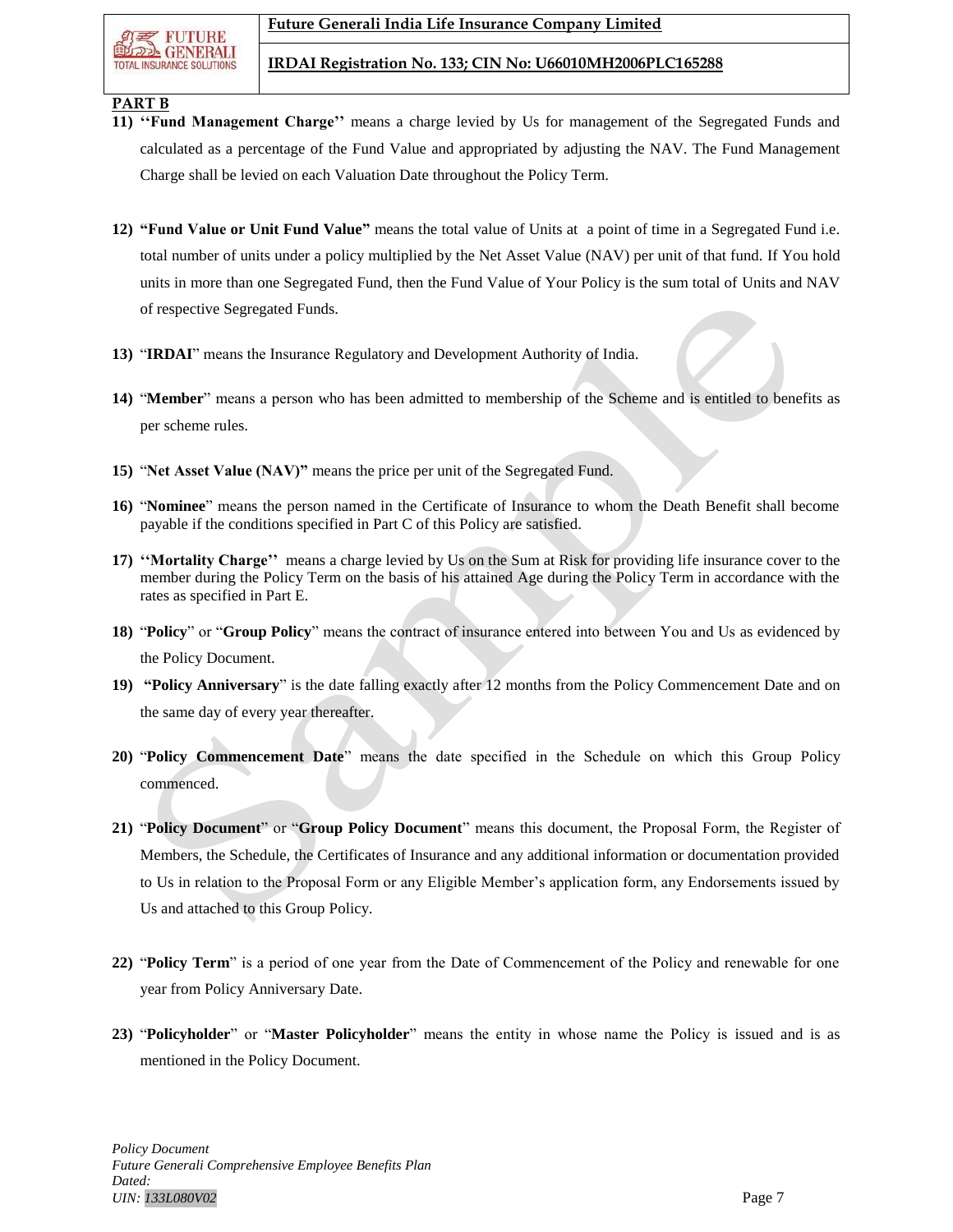## **PART B**

- **24) 'Premium Allocation Charge''** means a charge as specified in Part E which is levied by Us and calculated as a percentage of Contribution and deducted from the Contribution received by Us before the same is allocated to Segregated Fund.
- **25) "Proposal Form"** means the proposal form provided by Us which is completed by You in utmost good faith and sets out the various particulars which form the basis of the insurance cover under this Group Policy.
- **26)** "**Redemption**" is encashment of Units at the prevailing Unit price. This involves the cancellation of Units at the prevailing Unit price of the Segregated Funds offered in the product. This is applicable in case of Partial Withdrawals, Switches, payment of claims for maturity, Surrender, death etc.
- **27)** "**Schedule**" means the policy schedule which is issued by Us and attached to this Group Policy together with any amendments to the Schedule or Endorsements which may be issued by Us from time to time.
- **28)** "**Scheme**" means the scheme whose particulars are given in the Policy Schedule and which is constituted to provide Gratuity/ Leave Encashment/ Superannuation benefits to its members and beneficiaries.
- **29) "Segregated Fund**" means the funds available under this Policy as mentioned in Part E of the Policy.
- **30)** "**Surrender**" means complete withdrawal/termination of the entire policy.
- **31) ''Surrender Charge''** means a charge levied by Us on the Surrender of the Policy by cancelling an appropriate number of Units in the Unit Account at the prevailing NAV and is specified in Part E.
- **32)** "**Surrender Value**" means an amount, if any, that becomes payable in case of Surrender in accordance with the terms and conditions of the policy.
- **33)** "**Switch**" is a facility allowing You to change the investment pattern by moving from one Segregated Fund, either wholly or in part, to other Segregated Fund(s) amongst the Segregated Funds offered under this Policy.
- **34) "Trust Deed and Rules**" is the legal document between the Policyholder and the employer where the deed establishes, regulates or amends the trust and the rules which form part of the trust deed specifying eligibility conditions, details of contributions and benefits etc in respect of members and beneficiaries of the Scheme.
- **35) "Units"** means a specific portion or part of Your underlying Segregated Fund which is representative of Your entitlement in such Segregated Funds.
- **36)** "**Valuation of Funds**" is the determination of the value of the underlying assets of the Segregated Fund.
- **37)** "**Valuation Date**" is the date on which the value of underlying assets of the Segregated Fund is determined. In case of Valuation Date falling on a holiday, the next applicable working day shall be the Valuation Date.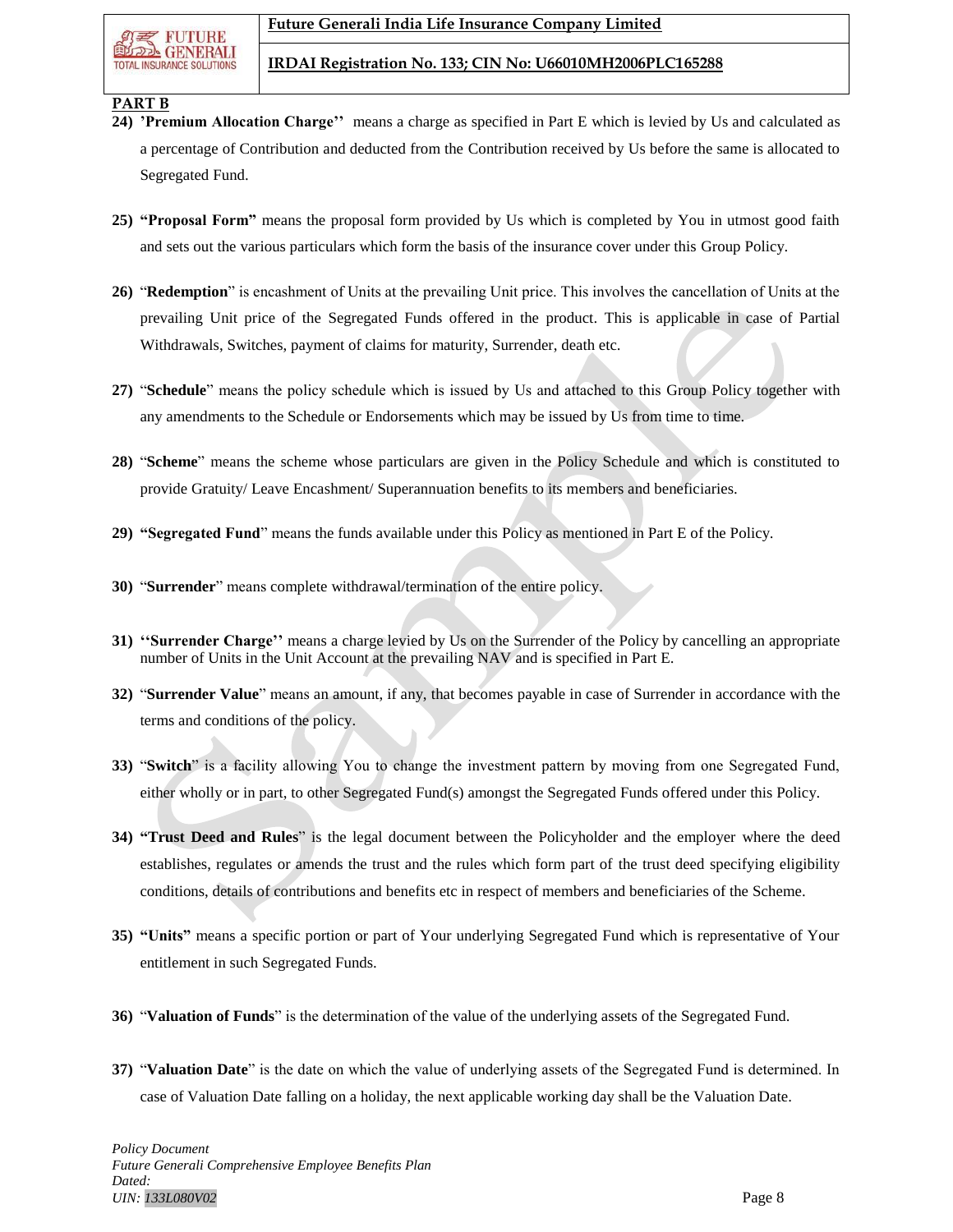**RUINURB GENERALI TOTAL INSURANCE SOLUTIONS** 

**IRDAI Registration No. 133; CIN No: U66010MH2006PLC165288**

## **PART B**

**38)** "**We, Us, Our, Company**" means Future Generali India Life Insurance Company Limited.

**39)** "**You, Your**" means the Policyholder of this Group Policy as named in the Schedule.

## **Interpretation:**

- 1) References in this Group Policy to the singular shall include the plural and vice versa.
- 2) References in this Group Policy to one gender shall include the other gender.
- 3) References in this Group Policy to any statutes, rules, regulations or guidelines shall include any re-enactments or amendments to the same.
- 4) Section/paragraph headings are for ease of reference only and shall not have any interpretative value.
- **5)** Words and expressions used in this Group Policy but not defined herein shall, unless the context specifies otherwise, have the same meaning as defined in the Insurance Act 1938, as amended from time to time, and/or the rules/regulations/guidelines made thereunder as may be amended from time to time.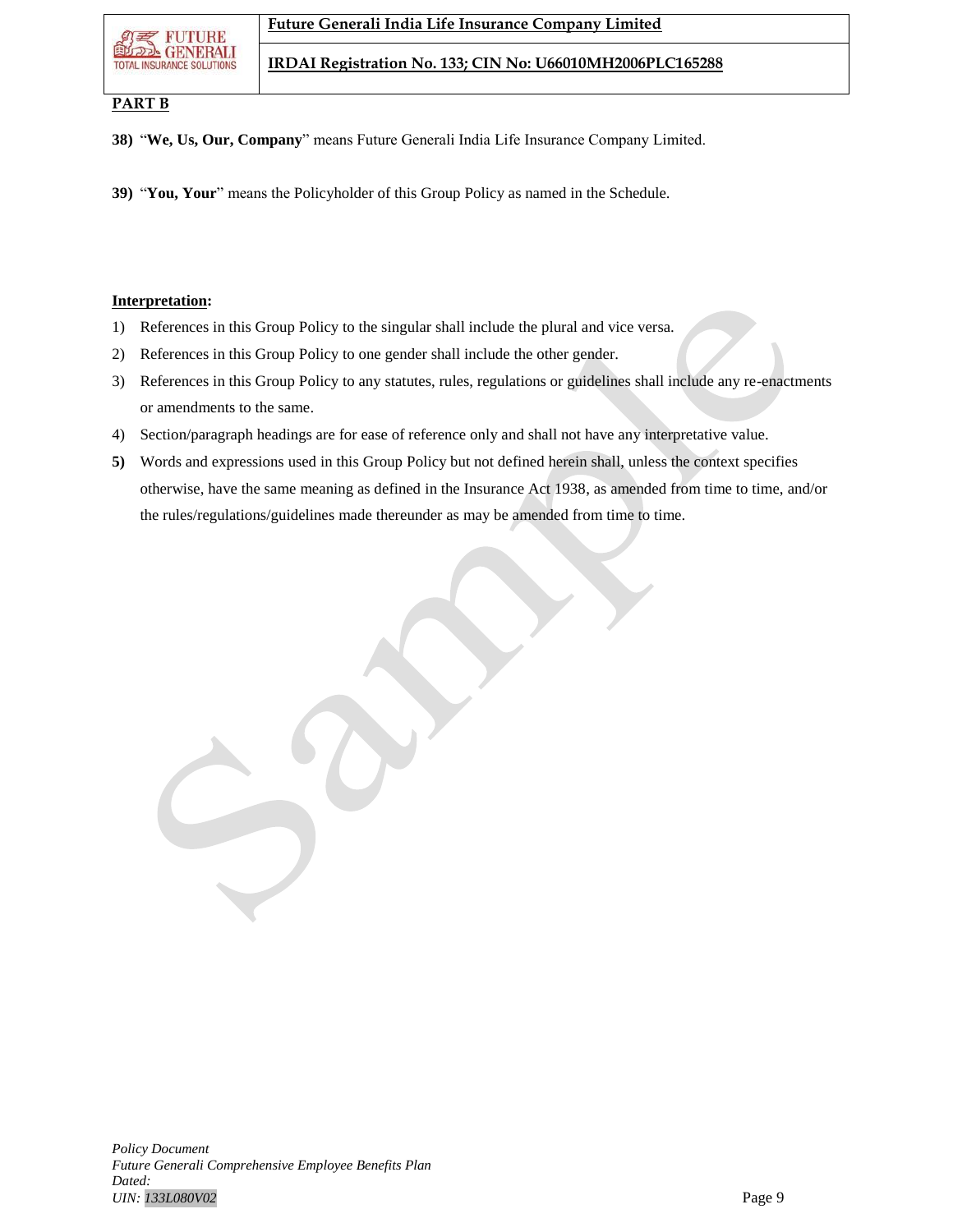**NUMMURI**B **GENERALI TOTAL INSURANCE SOLUTION** 

## **PART C**

## **Group Policy Benefits & Contribution Payment Conditions**

This Policy is a unit-linked, non-participating, yearly renewable, fund based, group insurance plan. The allocated portion of Contribution under the Policy is used to purchase Units in the Segregated Funds as chosen by You and stated in the Proposal Form. The Policy enables You to participate in the investment performance of the Segregated Fund(s) to the extent of allocated Units in the Segregated Fund(s) and does not in any way confer any right whatsoever on You to otherwise share in the profits or surplus of the business of the Company.

Benefit amounts payable on the occurrence of the events specified below will become payable to Master Policyholder.

Amendments to this Group Policy shall be effective only if such amendments are carried out through Endorsements issued by Us.

## **1) Eligibility Criteria:**

a) All Members eligible as per the Scheme rules will participate in the benefits under this Policy. The Policyholder shall provide such particulars of the Members as the Company may require at the time of introduction of the Scheme.

# **2) New Member/ Additions**

- a) For any new entrants (additions) into the scheme during a calendar month, the policyholder shall share the particulars of the same with the Company by  $10<sup>th</sup>$  of the following calendar month.
- b) The Policy holder will intimate the name, date of entry/exit and such other particulars in respect of additions and deletions as desired by the Company from time to time.

# **3) Members who cease employment / deletions**

- a) For any member who cease membership of scheme/deletions in the scheme during a calendar month, the policyholder shall share the particulars of the same with the Company by  $10<sup>th</sup>$  of the following calendar month.
- b) The Policy holder will intimate the name, date of entry/exit and such other particulars in respect of additions and deletions as desired by the Company from time to time.

# **4) Member Record**

a) The Policy holder will provide an updated membership record every year at the time of renewal of the Scheme which will include the additions and deletions of Members. In case of a defined contribution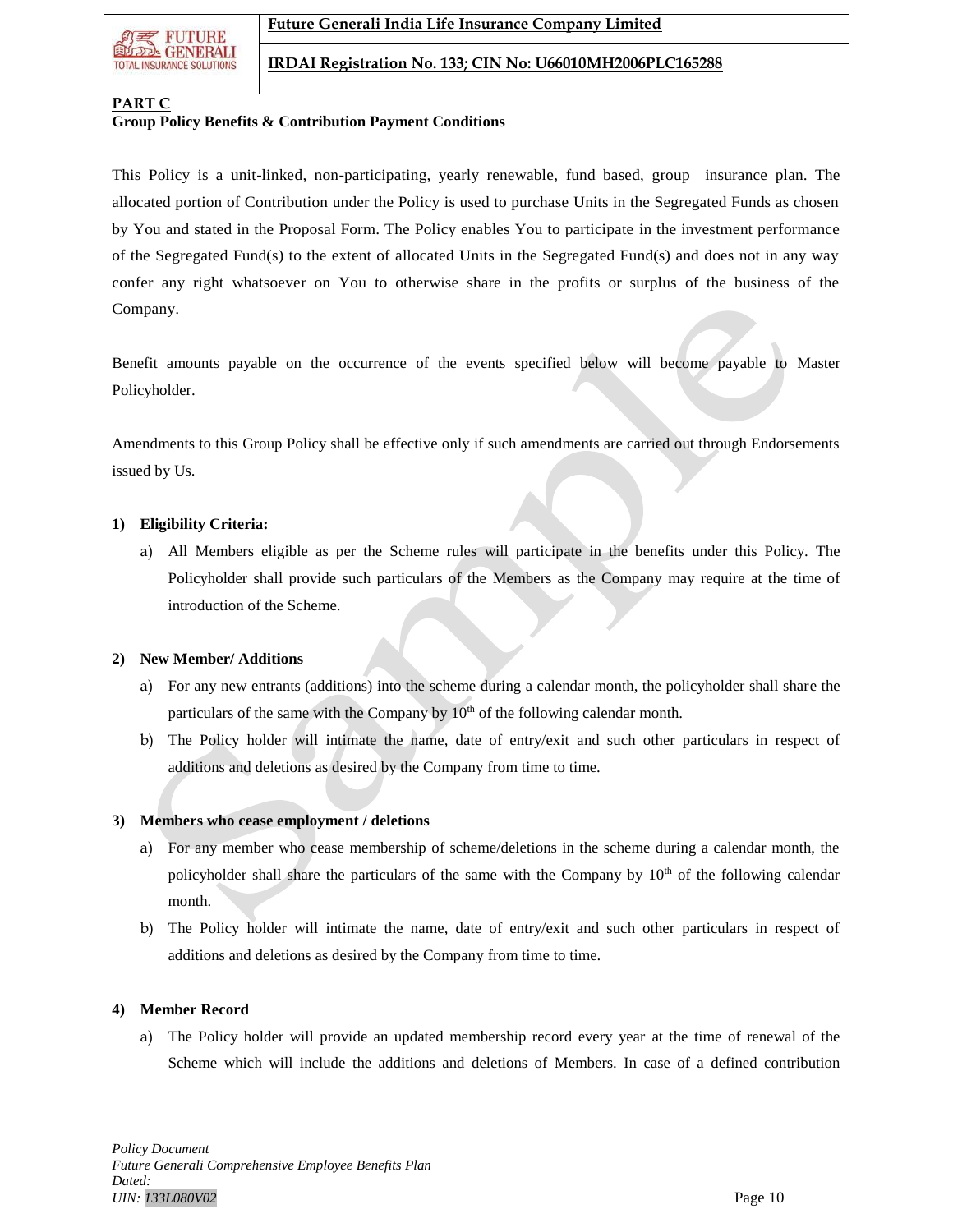

#### **PART C**

Scheme, the Policyholder shall provide an updated record each time there is an addition to Contribution in any member-level account.

#### **5) Policy Benefits**

Under this Policy, Our liability at any time will be limited to the Fund Value of this Scheme. We will only be concerned with Fund management of the Scheme and You will have to bear any shortfall in the Funds/Scheme, if it arises at any time.

#### a) **Death Benefit**

In the event of death of the Member,

- i) The Death Benefit will be paid as per Scheme rules
- ii) However at all times, Our liability is limited to the Fund Value subject to minimum Assured Benefit as defined in Section 5(c) of Part-C
- iii) In Gratuity and Leave Encashment, We will pay additional amount equal to Sum Assured of Rs. 5000/ over and above the Fund Value. This additional sum assured of Rs. 5000/- shall be paid out of the Non-unit Fund and shall not be paid out of the Unit Fund of this Policy/Scheme.

## b) **Any other benefit as defined in the Scheme Rules**

- i) On arising of claim, which is in accordance with Scheme Rules, the amount payable shall be as communicated to Us by the Master Policyholder.
- ii) The claim amount requested by the Master Policyholder will be paid from the Policy Fund to the Master Policyholder, to allow them to make payment to the Beneficiary
- iii) At all times, Our liability is limited to the Fund Value.

#### c) **Assured Benefit in Superannuation Scheme**

- i) Assured Benefit payable on exit is equal to 100.1% of (Total contributions paid net of withdrawals already made from the account).
- ii) For Superannuation schemes where only Master Policyholder's account is maintained and Member level accounts are not maintained, Assured Benefit shall be applicable at the time exit of Master Policy.
- iii) For Superannuation schemes where individual Members' accounts are maintained, Assured Benefit shall be applicable at the Member level at the time of exiting the scheme.

Under superannuation schemes,

- 1. For schemes where defined benefits are subscribed to by an employer, where the scheme does not maintain individual member accounts and only maintains a superannuation fund:
	- The company shall make payments from such funds only subject to the availability of funds in the respective unit fund of the respective group policyholder's superannuation fund.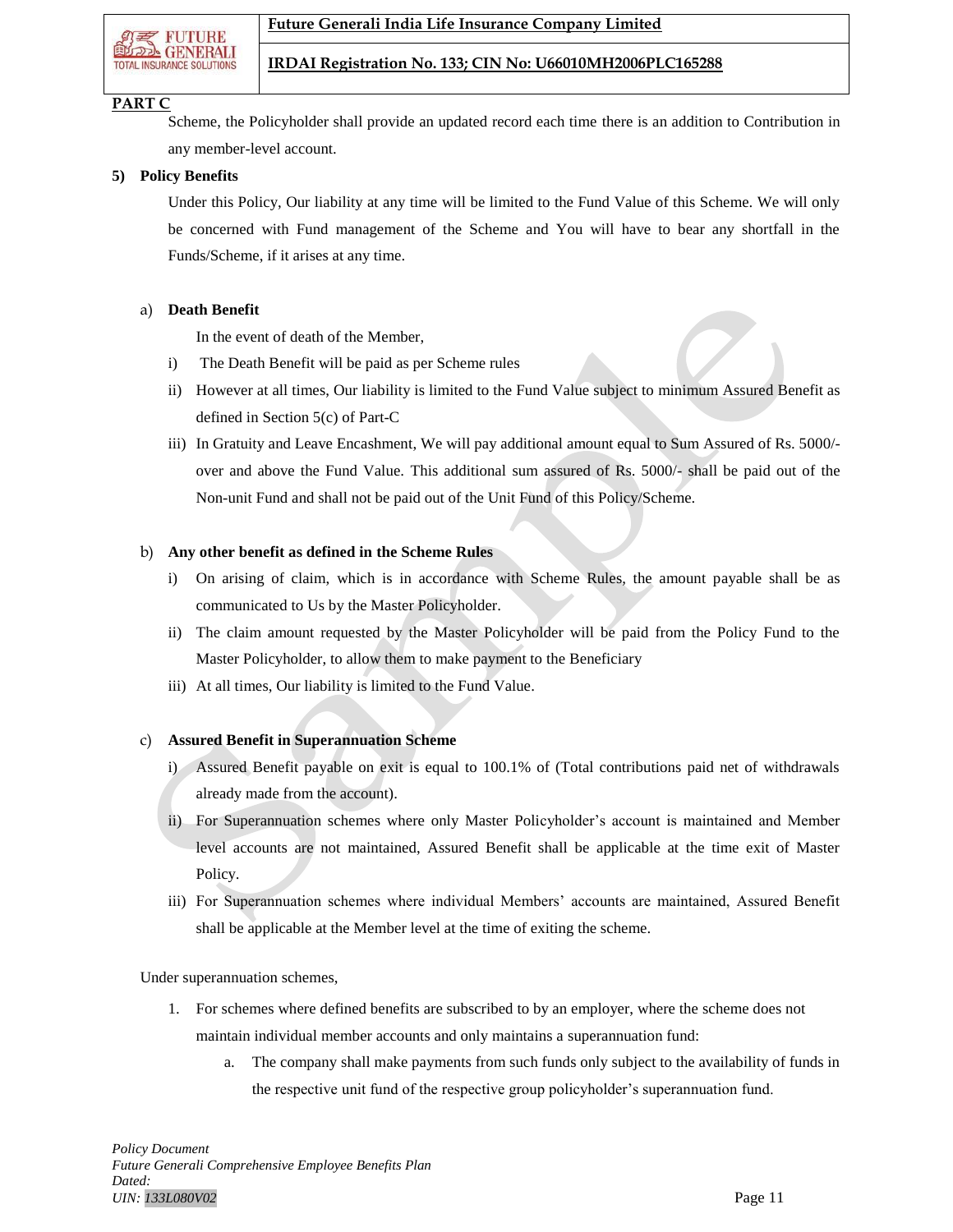**PART C**

- b. Except for exits as per the scheme rules, no other withdrawals shall be allowed.
- 2. For schemes where defined contributions are subscribed to by an employer, where the scheme maintains individual member accounts:
	- a. The company shall make payments from such individual member funds only subject to the availability of funds in the respective unit fund of the respective member of the group policyholder.
	- b. Except for exits as per the scheme rules, no other withdrawals shall be allowed.
- 3. Where the master policyholder maintains superannuation funds with more than one insurer, the master policyholder shall have the option to choose any insurer to purchase available annuity.

## **6) Loyalty Additions**:

a) Loyalty Additions as a % of average Fund Value shall be added on every Financial Year end i.e. on every 31st March as per the below table, subject to Policy being in-force at the time of payment of loyalty additions.

| <b>Average Fund Value (AFV)</b>                           | <b>Loyalty Additions Rate</b> |
|-----------------------------------------------------------|-------------------------------|
| Average Fund Value $< 1$ Crore                            | NIL.                          |
| 1 Crore $\leq$ Average Fund Value $\lt$ 3 Crores          | 0.10%                         |
| $\vert$ 3 Crores $\leq$ Average Fund Value $\lt$ 5 Crores | 0.15%                         |
| $\vert$ 5 Crores $\leq$ Average Fund Value                | 0.25%                         |

## Where,

- i) Average Fund Value = Average of Fund values on the first day of each of the calendar months falling in the Financial Year in which loyalty addition is payable starting from calendar month April in Year  $(X-1)$  till calendar month March in Year X for determining loyalty units on 31<sup>st</sup> March of Year X.
- ii) The Loyalty Addition Rate to be applied shall be based on Average Fund Value as computed above.
- iii) The Loyalty Addition Rate shall be proportioned for number of days the scheme was with the Company in the Financial Year in question.
- b) The Average Fund values of all schemes (Gratuity, Leave Encashment and Superannuation) managed by Us for a given Master Policyholder (one company or all companies belonging to same Group) under this product shall be clubbed to determine the size of Fund for determining applicable loyalty addition rates.

## **7) Contributions Payment Conditions**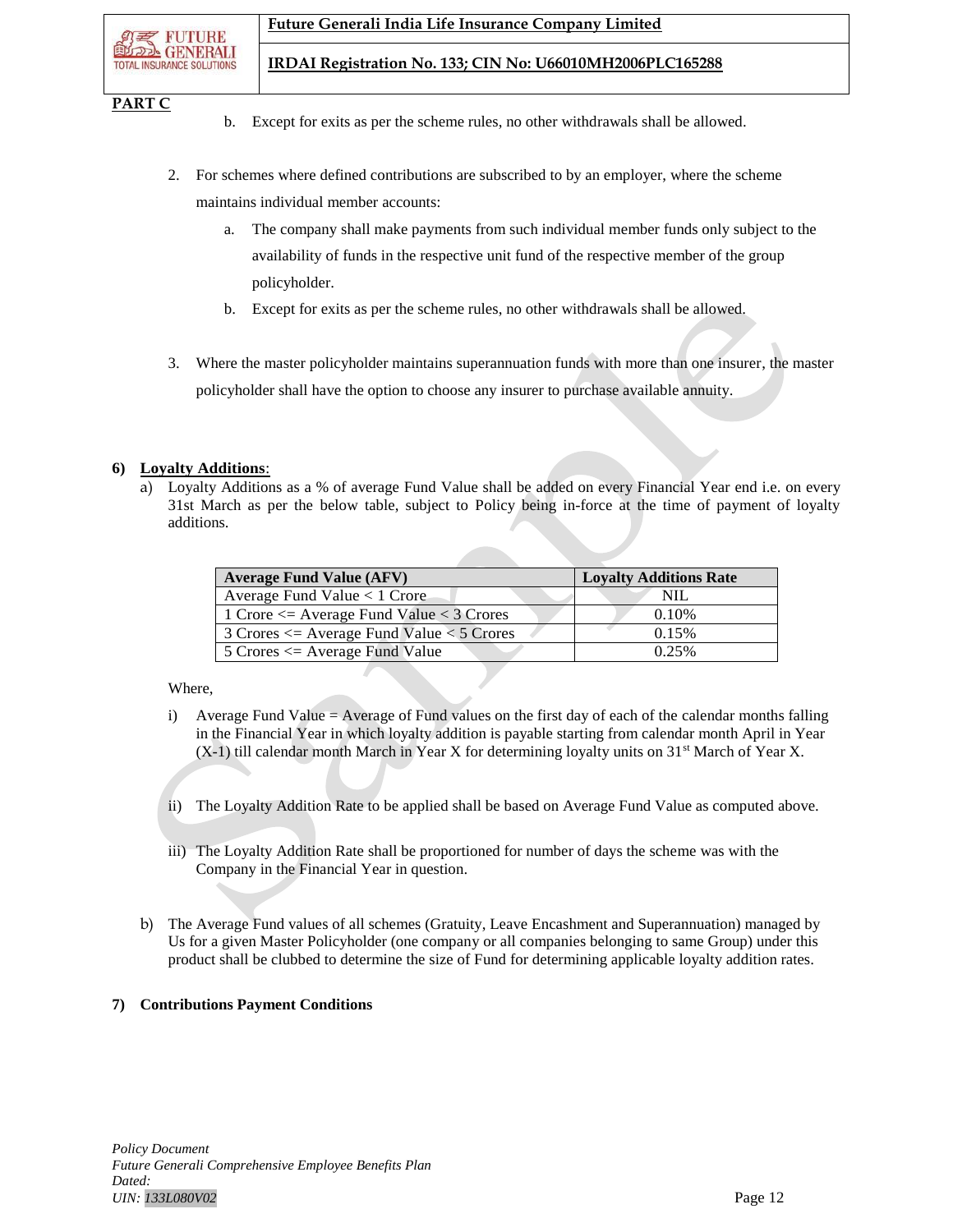

#### **PART C**

The contributions or premiums to group schemes by the master policyholder shall be made in accordance with the funding requirements as per the scheme rules. The trustee or employer shall confirm that such funding is required as per the Actuary's certificate based on extant accounting standard governing the measurement of long term employee benefits. The master policyholder may not pay future contributions or premiums under the policy and the policy shall not be treated as discontinued. However, the premium to provide life coverage to members shall either be paid explicitly or deducted from the fund.

No top-up contributions shall be allowed, unless required as per the actuary's certificate in accordance with the extant accounting norms, to address the underfunding of the scheme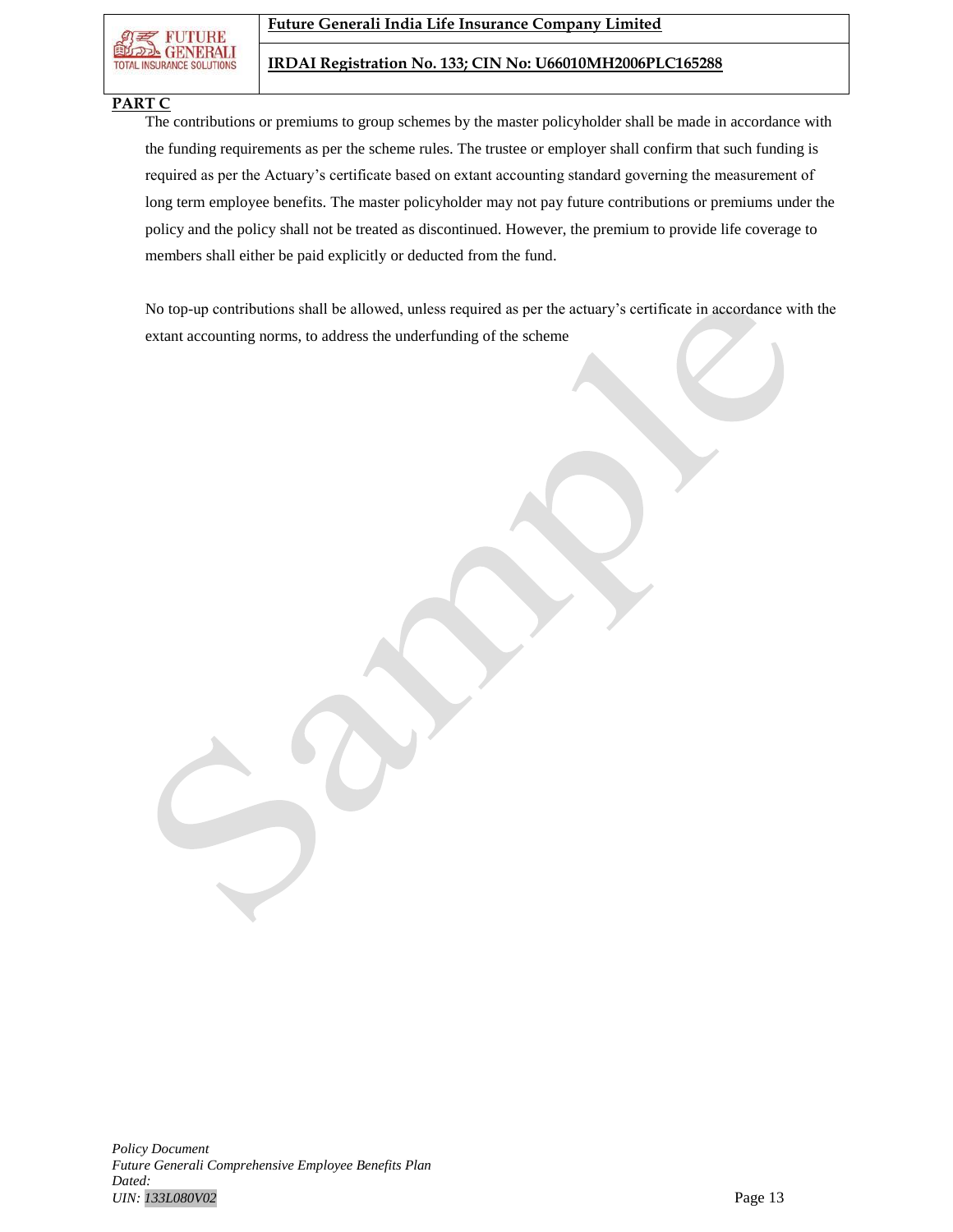

## **PART D**

#### **Policy Servicing Conditions**

The procedure and conditions applicable to various Policy servicing aspects pertaining to this Group Policy are specified in this Part D below.

## **1) Surrender of Policy:**

- a) The surrender value will be equal to the Fund Value subject to minimum of Assured Benefit, less Surrender Charges if any.
- b) The Master Policyholder can Surrender the Policy at any time by giving a written request.
- c) The surrender charges will be equal to 0.05% of the total Fund Value subject to a maximum of Rs 5,00,000/- if the Policy is surrendered within the first Policy Year.
- d) If the Policy is surrendered after the first Policy Year, then there will be no surrender charges.
- e) The Policy will terminate on payment of Surrender Value.
- f) Once the policy is Surrendered and the Surrender Value is paid, the Company shall cease to be liable for any benefit payable under the Policy and the Policy cannot be reinstated.

## **2) Free Look Period**:

a) You have the right to return this Group Policy within 15 days of receipt of the Policy Document if You disagree with any of the terms and conditions by giving Us a written request for cancellation of this Group Policy which states the reasons for Your objections. We will cancel this Group Policy and refund the Fund Value as on the date of cancellation plus non-allocated contribution plus charges levied by cancellation of Units less deduction for proportionate cost of insurance cover for the period and expenses towards Policy stamp duty and medical examination, if any.

## **3) Renewal of the Policy**:

a) Auto Renewal:- On non-receipt of contribution, the Policy will get automatically renewed as per the existing terms and conditions on each Policy Anniversary date.

#### **4) Switching, Contribution Re-direction and Systematic Transfer Option:**

### a) **Switching:**

- i) At any time the Master Policyholder/ Member may instruct us in writing to switch some or all of the Units from one unit linked Fund to another.
- ii) The Company will give effect to this Switch by cancelling Units in the old Fund(s) and allocating units in the new fund(s) at the applicable Unit price. The amount to be switched should be at least Rs.5, 000/-. Unlimited number of switches are allowed with no Switching Charge.
- iii) The Switch request shall be processed as per IRDAI guidelines.
- iv) For Superannuation schemes, Contributions will be mandatorily invested in **Group Cash Fund** or **Group Income Fund** or in certain proportion in only these funds, depending upon the choice of Master Policyholder or the Member. Only the excess of fund value compared to Assured Benefit can be switched to any of the 6 Segregated Funds as per the Member except where a scheme is entirely funded by the Master Policyholder, where the right to switching shall be with Master Policyholder.
- v) Wherever the scheme is entirely funded by Master Policyholder, the right to switching shall be with the Master Policyholder.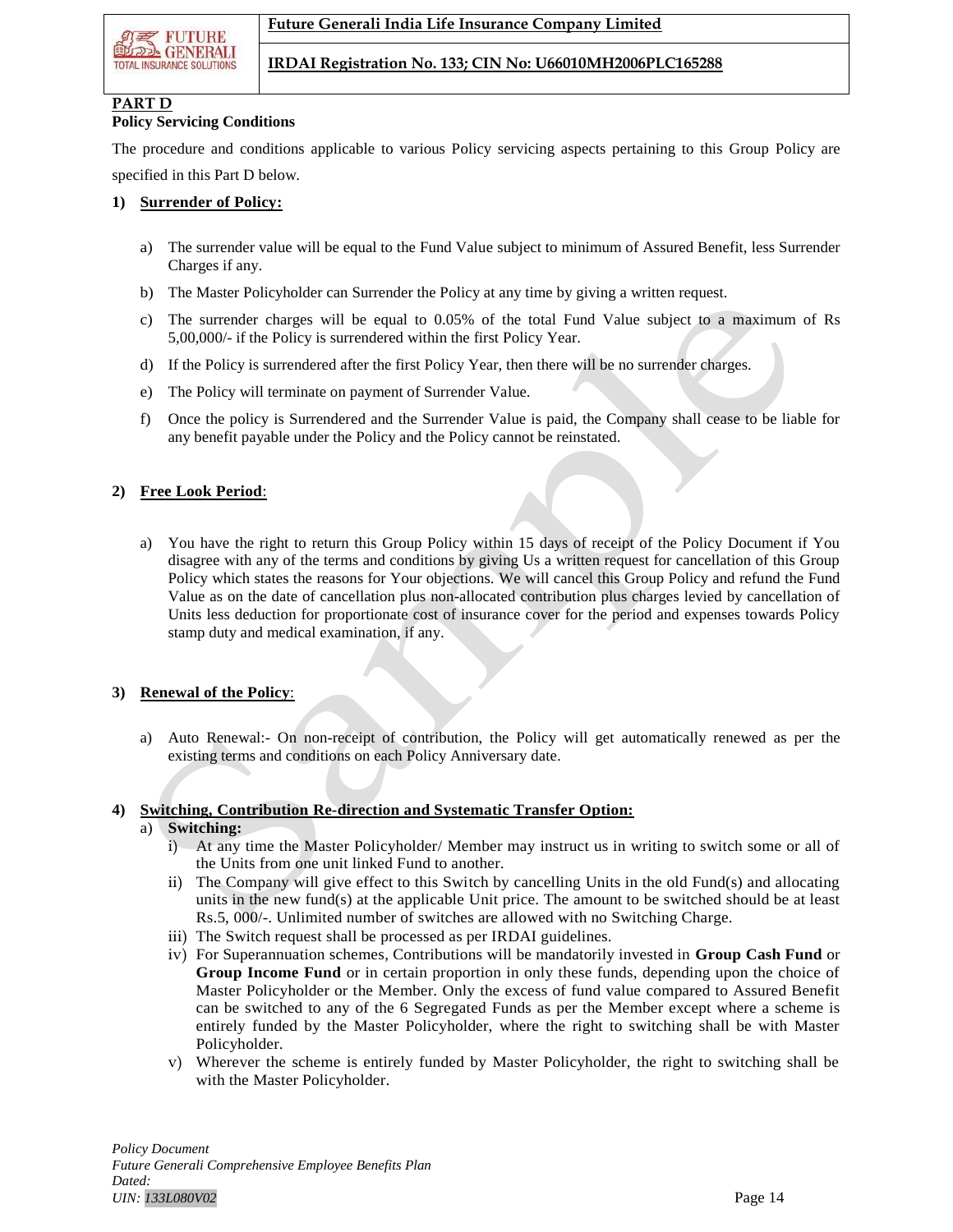

## **PART D**

## b) **Contribution Re-direction:**

- i) Anytime during the currency of the Policy, the Master Policyholder may instruct us in writing to redirect all future contributions in an alternative proportion to the various unit funds available. Redirection will not affect the contribution paid prior to the request.
- ii) There will be no limit on the number Redirections that can be done in this product.
- iii) There will be no charge for Redirection of contributions.
- iv) All future and subsequent Contributions will use the revised redirection.
- v) For Superannuation Schemes, Contribution Redirection request for future Contributions will be mandatorily done in **Group Cash Fund** or **Group Income Fund** or in certain proportion in only these Funds, depending upon the choice of Master Policyholder or the Member.
- vi) In case of Gratuity, Leave Encashment or Defined Benefit Superannuation schemes, the Master Policyholder has the right of contribution redirection and Member shall not have such rights.
- vii) In case of Defined Contribution Superannuation scheme, the right of contribution redirection can be with Master Policyholder or the Members as per the scheme rules.

## c) **Systematic Transfer Option(STO):**

- i) This is a facility of auto switching of units from one Fund to another Fund called Systematic Transfer Option (STO). STO is not applicable for superannuation schemes (either Defined Benefit or Defined Contributions on either Master Policyholder level or member level). Further, the Members of the Scheme in case of Gratuity or Leave Encashment scheme shall not have the option of STO and the right lies only with the Master Policyholder. The Master Policyholder has the option to monthly transfer Fund Value available under one specific Fund to another Fund by making a request for STO. Master Policyholder can submit STO request anytime, however only one STO request will be taken at one point in time.
- ii) The Fund from which Fund Value will be transferred will be called 'Selected Fund' and the Fund to which Fund Value will be transferred will be called 'Target Fund'. At any point in time, STO is only applicable between any one Selected Fund and any one Target Fund. The rest 4 Segregated Funds will not be affected/participate in STO.
- iii) Once a STO request is placed, units from the Selected Fund will get transferred to the Target Fund through 12 automatic switches at the end of respective calendar months.
- iv) At the end of each calendar month, 1/Xth of units from Selected Fund will get transferred to Target Fund, where  $X = no$  of automatic switches which are left to be done in the given STO request i.e. X will be 12 in the first calendar month, it will be 11 in the second calendar month and will be 1 in the twelfth calendar month.
- v) Contributions by Master Policyholder can come in any of the 6 segregated funds. Future contribution redirection can be done in any of the 6 segregated funds. However, during the period in which STO is invoked, no switching can take place in any of the 6 segregated funds.
- vi) There will be no charges deducted for any STO request.
- vii) Master Policyholder has the option to stop the STO by providing a request to Company. Once STO is stopped, the Master Policyholder/Member can switch units from funds as per their need.
- viii) A customer shall be able to make further STO requests after the elapse of a previous STO request. STO will apply to both future contributions as well as existing contribution, only for Selected Fund to be moved to Target Fund. The NAV applicable for STO shall be the NAV of the Selected Fund and the Target Fund on the day when the STO takes place.
- ix) STO will stop if:
	- The fund value of selected fund becomes zero
	- 12 months from the STO request date have elapsed
	- Master Policyholder has submitted STO stop request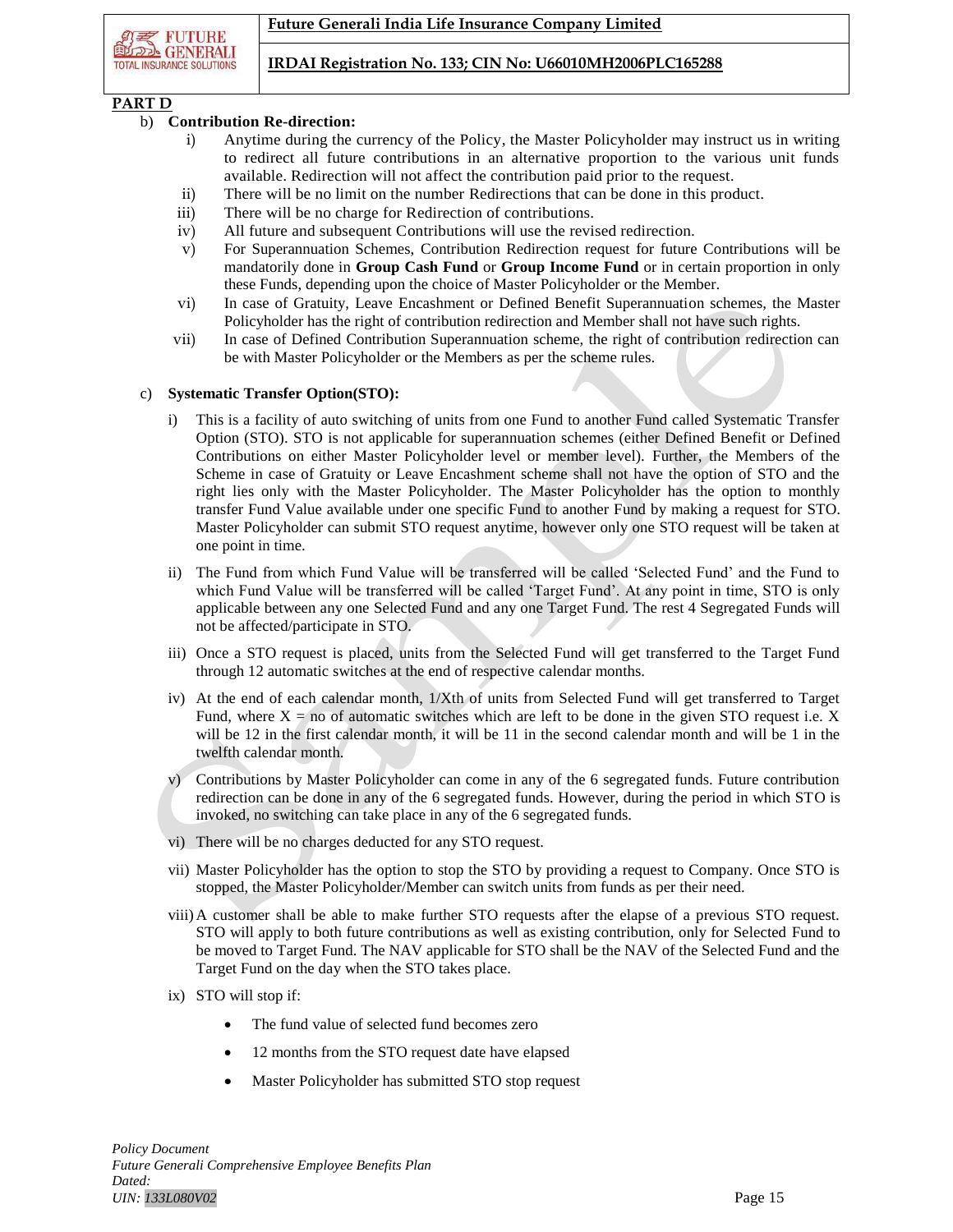## **PART D**

## **5) Partial Withdrawal**:

a) Partial Withdrawals are not allowed under this Policy. Except for exits as per the scheme rules, no other withdrawals will be allowed. The amount payable pertaining to that Member on exits shall be as communicated by the Master Policyholder to Us.

## **6) Top**-**up Premium**:

a) No top-up contributions shall be allowed, unless required as per the actuary's certificate in accordance with the extant accounting norms, to address the underfunding of the scheme.

## **7) Policy Loan**:

a) We shall not grant any loans under this Policy.

## **8) Foreclosure Of the Policy**:

- a) The Master Policyholder should maintain a minimum total Fund Value of Rs 25,000 under a particular policy at end of each Calendar Month.
- b) The Company will send a notice of 30 days period to the Master Policyholder if the Total Fund value under a particular Policy on any calendar month falls below Rs 25,000.
- c) If at the end of 30 days' notice period the Fund Value continues to remain below Rs. 25,000/- then the company will terminate the Policy and refund the entire amount available in the fund post deductions of surrender charges, if any to the Master Policyholder. Thereafter the Company shall cease to be liable for any benefit payable under the Policy. Once Policy is terminated, it cannot be reinstated.

#### **9) Termination of the Policy**:

- a) The Policy and all benefits under the Policy shall terminate on the earliest of the following:
	- i) on the date of payment of Surrender Value of this Policy; or
	- ii) on the date of receipt of Free Look request in accordance with Part D of this Policy; or
	- iii) on the date of payment of Fund Value of this Policy upon Foreclosure in accordance with Clause 8 of Part D of this Policy.

## **10) Termination of Participation of a Member**

- a) A Member will cease to participate for the benefits under the Policy on the earliest of
	- i) the date on which the Member ceases to be a Member of the Scheme
	- ii) the date on which the Member ceases to satisfy eligibility conditions as per the rules of the Scheme
	- iii) the date on which the Policy is Surrendered or terminated
	- iv) the date of foreclosure of this Policy
	- v) on payment of entire Death Benefit upon death of the Member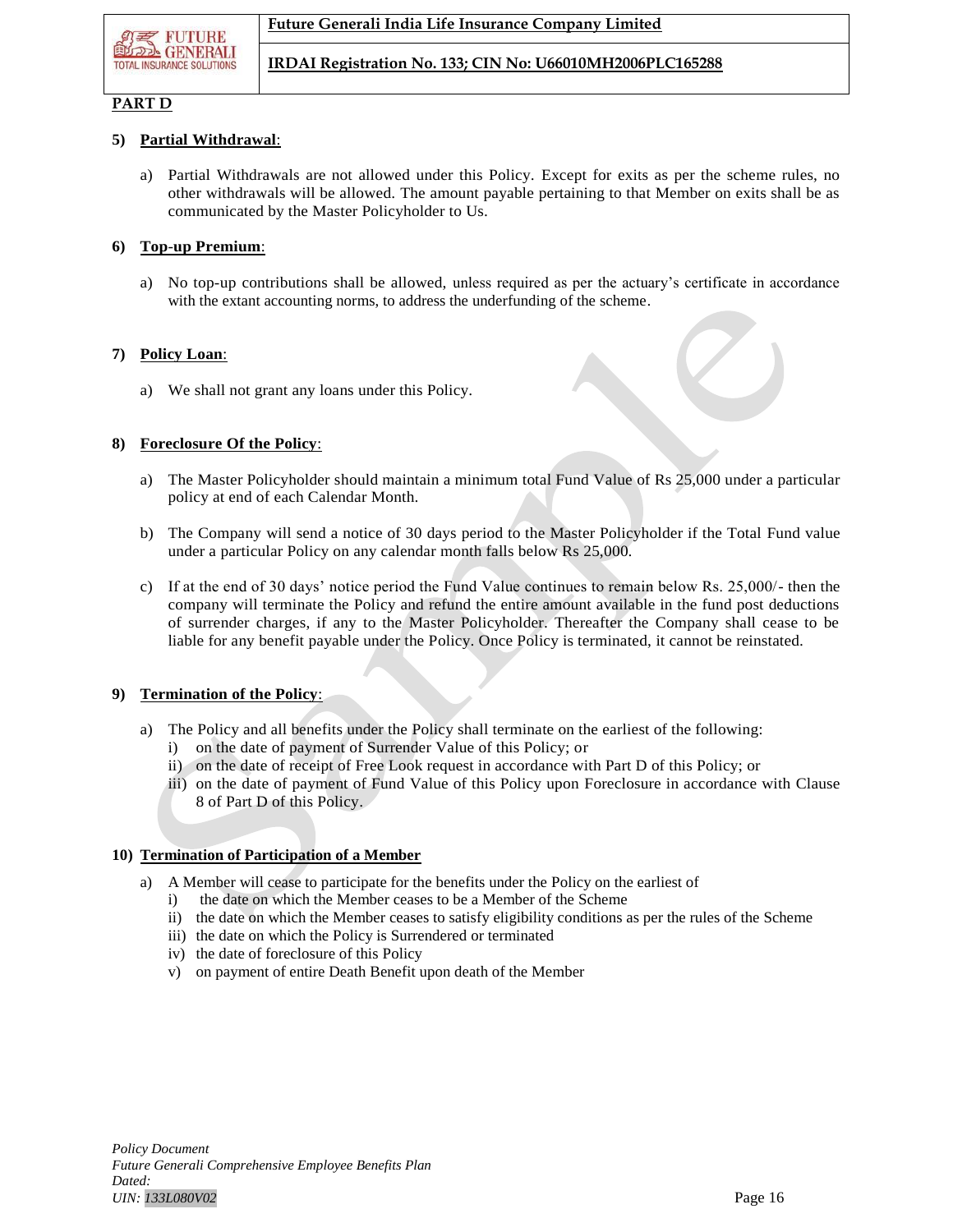

## **PART E**

#### **Applicable Charges, Funds & Fund Options**

- **1) Charges:** The following charges are applicable under the Policy. In the event that the Units are held in more than one Segregated Fund, the cancellation of Units will be effected in the same proportion as the Unit value held in each Segregated Fund. In case the Fund Value in any Segregated Fund goes down to the extent that it is not sufficient to support the proportionate monthly charges, then the same shall be deducted from the Fund Value of the other Segregated Funds:
	- a) **Premium Allocation Charge**: This charge shall be levied based on sourcing channel of the Policy in accordance with the table below and shall be deducted from each Contribution received by Us irrespective of the years in which the contributions are received. The Premium Allocation Charge for a scheme as a percentage of Contributions is as per the table below:

| <b>Policy Sourced Through</b> | <b>Premium Allocation Charge</b> | <b>Maximum Cap for the Year</b> |  |
|-------------------------------|----------------------------------|---------------------------------|--|
|                               | (% of Contribution)              |                                 |  |
| <b>Direct Sales</b>           | NIL                              | NII.                            |  |
| Agency, Brokers, Corporate    | 0.5%                             | 10 Lacs                         |  |
| agency and Bancassurance      |                                  |                                 |  |

Premium allocation charges are deducted from Contributions paid and the Contributions, net of premium allocation charges, are used to purchase units in any of the six Segregated Funds as per the choice of Master Policyholder.

b) **Policy Administration Charge:** There is no Policy Administration Charge under this Policy.

#### c) **Surrender Charge:**

- **i)** In case the Policy is surrendered prior to first Policy Anniversary, surrender charge applicable will be 0.05% of Fund Value with a maximum cap of Rs. 5,00,000
- **ii)** In case the Policy is surrendered after the first Policy Anniversary, no surrender charge will be applicable.
- d) **Fund Management Charge:** The charge will be levied in accordance with the table below. Fund Management Charges are deducted on a daily basis at  $1/365<sup>th</sup>$  of the annual charge for determining the Unit Price/ NAV. The Fund Management Charge of 0.55% p.a. shall be apportioned by adjusting the NAV and shall be levied at the time of computation of NAV.

|                            | <b>Name of Fund</b>                | <b>Fund Management Charge (% per annum)</b> |
|----------------------------|------------------------------------|---------------------------------------------|
| Group Cash Fund            | (SFIN: ULGF004010118GRPCSHFUND133) | $0.55\%$                                    |
| Group Income Fund          | (SFIN: ULGF005010118GRPINCFUND133) | 0.55%                                       |
| Group Enhanced Income Fund |                                    | $0.55\%$                                    |
|                            | (SFIN: ULGF006010118GRPEINFUND133) |                                             |
| Group Secure Fund          | (SFIN: ULGF007010118GRPSECFUND133) | 0.55%                                       |
| Group Balanced Fund        | (SFIN: ULGF008010118GRPBALFUND133) | 0.55%                                       |
| Group Growth Fund          | (SFIN: ULGF009010118GRPGTHFUND133) | $0.55\%$                                    |

e) **Switching Charge:** There is no Switching Charge under this Policy.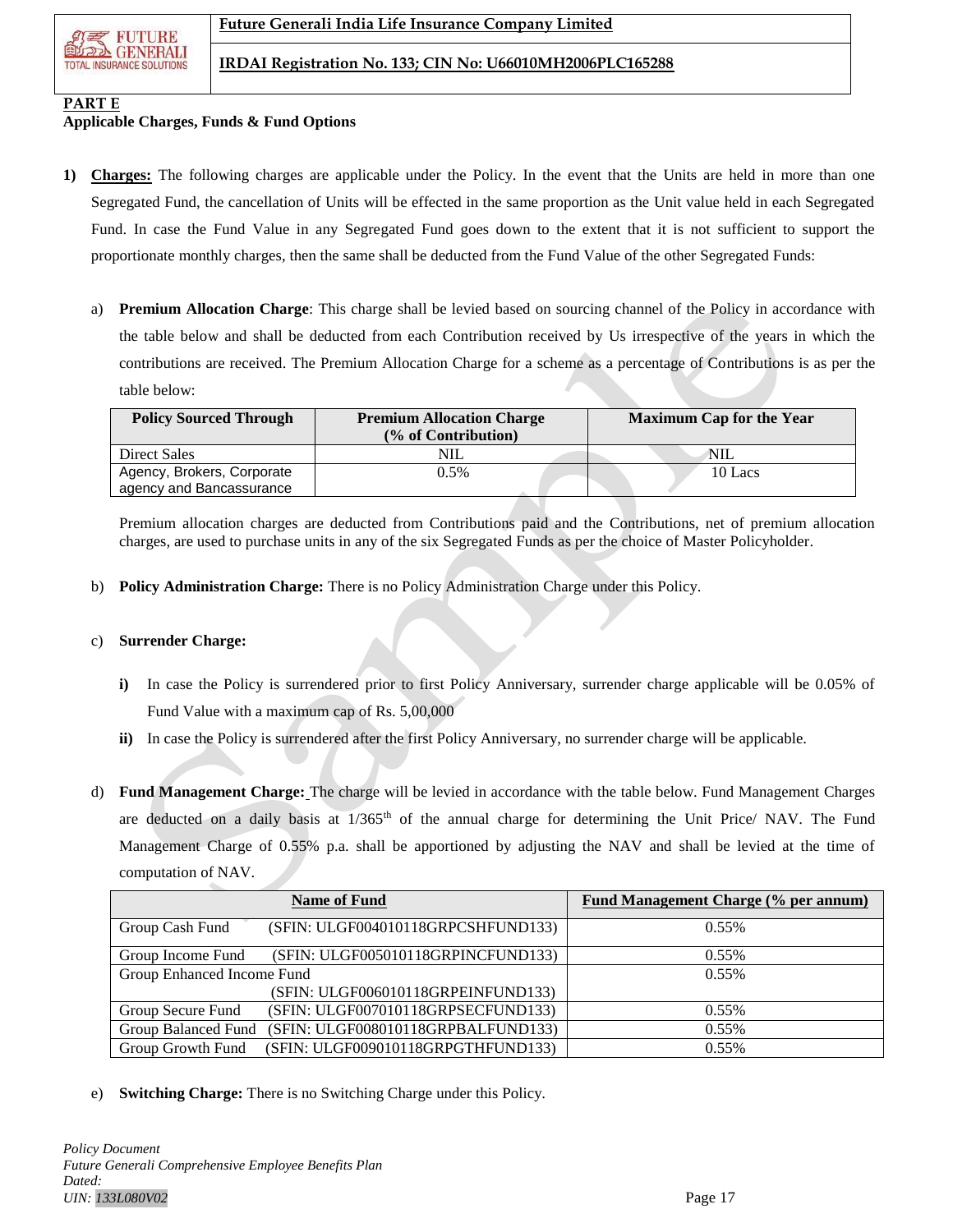

## **PART E**

- f) **Contribution Re-direction Charge:** There is no Contribution Re-direction Charge under this Policy.
- g) **Systematic Transfer Option Charge:** There is no Systematic Transfer Option Charge under this Policy.
- h) **Partial Withdrawal Charge:** There is no Partial Withdrawal Charge under this Policy.
- i) **Mortality Charge:** Rs. 0.5 per annum per 1000 sum assured per member.

The mortality charges are determined using 1/12th of the annual mortality charge and are deducted from the unit account monthly at the beginning of each monthly anniversary (including the Policy Commencement date) of a Policy by cancellation of Units. The mortality charge is applicable only in case of Gratuity and Leave Encashment Scheme for a Sum Assured of Rs. 5000 per member.

j) **Tax:** All the above mentioned charges are subject to Taxes, if any, as fixed by the Government from time to time. However, the same may be changed as prescribed by the Government of India from time to time.

## k) **Changes to the Charges:**

- **i)** After taking prior approval from IRDAI, the Company reserves the right to revise Fund Management Charges. Fund Management Charge can be up to a maximum of 1.35% per annum.
- **ii)** The Company will give the Master Policyholder/Member a notice of 30 days before any revision in charges. In case the Master Policyholder/Member does not agree with the modified charges then the Master Policyholder shall be allowed to Surrender the scheme and terminate the Policy.

## **2) Segregated Fund Details**

a) The Segregated Funds available under the Policy and their investment strategies are set out below:

| <b>Segregated</b><br><b>Fund Name</b>                                                                         | <b>Investment Strategy</b>                                                                                                                                                                                                                                                                                            | <b>Portfolio Allocation</b>                                                                                                                                                                                                | <b>Risk Profile</b> |
|---------------------------------------------------------------------------------------------------------------|-----------------------------------------------------------------------------------------------------------------------------------------------------------------------------------------------------------------------------------------------------------------------------------------------------------------------|----------------------------------------------------------------------------------------------------------------------------------------------------------------------------------------------------------------------------|---------------------|
| <b>Group Cash</b><br>Fund<br>(SFIN:<br><b>ULGF00401011</b><br><b>8GRPCSHFUN</b><br>D133)                      | This fund aims to safeguard the nominal<br>value of investment through investment<br>in short maturity liquid instruments. This<br>fund will largely invest in money market<br>instruments.                                                                                                                           | Money market instruments and Cash<br>$-75\%$ to 100%<br>Debt Securities $-0\%$ to 25%<br>$\bullet$<br>Equity $-0\%$<br>$\bullet$                                                                                           | Very low Risk       |
| <b>Group Income</b><br><b>Fund</b><br>(SFIN:<br><b>ULGF00501011</b><br><b>8GRPINCFUN</b><br>D133)             | This fund aims to provide stable returns<br>by investing in assets with relatively low<br>to moderate level of risk. The fund will<br>invest in fixed income securities such as<br>Govt. Securities, Corporate Bonds & any<br>other fixed income investments along<br>with Money Market Instruments for<br>liquidity. | Money market instruments and cash:<br>$\bullet$<br>$0\% - 40\%$<br>Debt Securities $-60\%$ to 100%<br>$\bullet$<br>Equity $-0\%$                                                                                           | Low Risk            |
| Group<br><b>Enhanced</b><br><b>Income Fund</b><br>(SFIN:<br><b>ULGF00601011</b><br><b>8GRPEINFUN</b><br>D133) | This fund aims to provide stable returns<br>by investing in assets with relatively low<br>to moderate level of risk. The fund will<br>invest primarily in fixed income<br>securities, such as Govt. Securities,<br>Corporate Bonds, Money Market<br>Instruments and other fixed income<br>investments                 | Money market instruments and cash:<br>$\bullet$<br>0% to 40%<br>Government Securities: 0% to 30%<br>$\bullet$<br>Corporate Bonds/Other Fixed<br>$\bullet$<br>Income Investments: 30% to 100%<br>Equity $-0\%$<br>$\bullet$ | Low Risk            |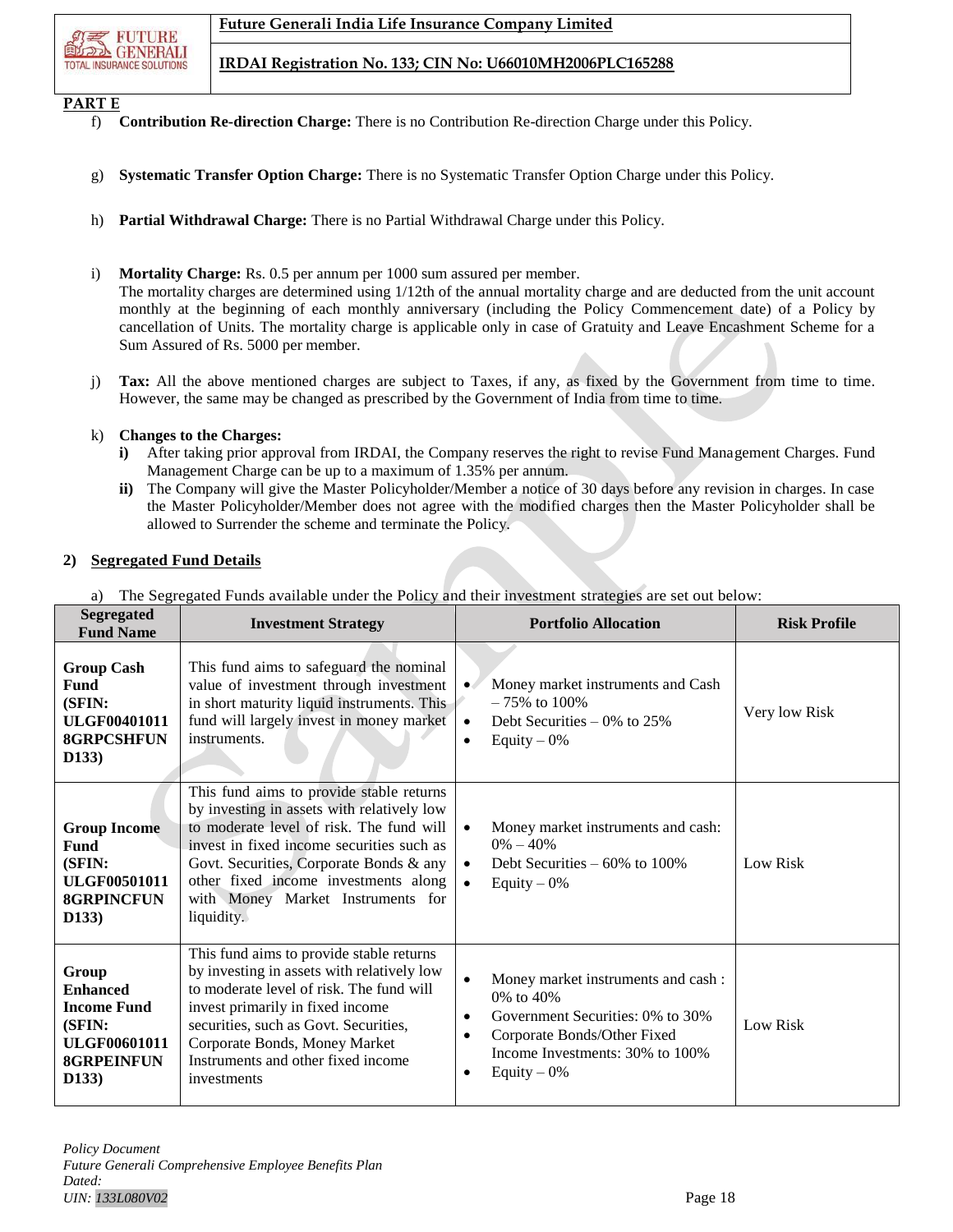

| <b>PARTE</b>                                                                                              |                                                                                                                                                                                                                                                                                                                               |                                                                                                                                                      |                      |
|-----------------------------------------------------------------------------------------------------------|-------------------------------------------------------------------------------------------------------------------------------------------------------------------------------------------------------------------------------------------------------------------------------------------------------------------------------|------------------------------------------------------------------------------------------------------------------------------------------------------|----------------------|
| <b>Segregated</b><br><b>Fund Name</b>                                                                     | <b>Investment Strategy</b>                                                                                                                                                                                                                                                                                                    | <b>Portfolio Allocation</b>                                                                                                                          | <b>Risk Profile</b>  |
| <b>Group Secure</b><br>Fund<br>(SFIN:<br><b>ULGF00701011</b><br><b>8GRPSECFUN</b><br>D <sub>133</sub> )   | This fund aims to provide progressive<br>returns compared to fixed income<br>instruments by taking a low exposure to<br>high risk assets like equity. Fund aims to<br>provide stable return due to high<br>exposure to Fixed Income instruments<br>while generating additional<br>return<br>through small exposure to equity. | $\bullet$<br>Money market instruments and Cash:<br>$0\% - 40\%$<br>Debt Securities $-60\%$ to 100%<br>$\bullet$<br>Equity: $0\% - 20\%$              | Low to Moderate Risk |
| Group<br><b>Balanced Fund</b><br>(SFIN:<br><b>ULGF00801011</b><br><b>8GRPBALFUN</b><br>D <sub>133</sub> ) | This fund aims to provide capital growth<br>by availing opportunities in debt and<br>equity markets while maintaining a good<br>balance between risk and return. The<br>fund will also invest in money market<br>instruments to provide liquidity.                                                                            | $\bullet$<br>Money market instruments and cash:<br>$0\% - 40\%$<br>Debt Securities $-40\%$ to 80%<br>$\bullet$<br>$\bullet$<br>Equity: $20\% - 40\%$ | <b>Moderate Risk</b> |
| <b>Group Growth</b><br><b>Fund</b><br>(SFIN:<br><b>ULGF00901011</b><br><b>8GRPGTHFUN</b><br>D133)         | This fund aims to provide potentially<br>high returns by investing a significant<br>portion in equities to target growth in<br>capital value of assets. The fund will also<br>invest to a certain extent in govt.<br>securities, corporate bonds and money<br>market instruments to generate stable<br>return.                | Money market instruments and cash:<br>$\bullet$<br>$0\% - 40\%$<br>Debt Securities $-30\%$ to 70%<br>$\bullet$<br>Equity: $30\% - 60\%$<br>$\bullet$ | <b>High Risk</b>     |

- b) In case of Gratuity, Leave Encashment or Defined Benefit Superannuation schemes, the Master Policyholder reserves the right to choose Investment Fund(s) and the Member shall not have any such rights.
- c) In case of Defined Contribution Superannuation scheme, the right to choose Investment Fund(s) can be either with Master Policyholder or the Members as per the scheme rules.
- d) For a Superannuation Scheme
	- **i)** Contributions will be mandatorily be invested in '**Group Cash Fund' (ULGF004010118GRPCSHFUND133)** or '**Group Income Fund' (ULGF005010118GRPINCFUND133)** or in certain proportion in these funds, depending upon the choice of Master Policyholder or the Member.
	- **ii)** Excess of Fund Value compared to the Assured Benefit can be switched to any of the above 6 segregated Funds as per choice of Member except where a scheme is entirely funded by the Master Policyholder, where the right to switching shall be with Master Policyholder.
	- **iii)** At the end of each Financial Year i.e. on 31-March, if the sum of Fund Value of '**Group Cash Fund' (ULGF004010118GRPCSHFUND133)** or **'Group Income Fund' (ULGF005010118GRPINCFUND133)** is less than the Assured Benefit, then, the shortfall amount shall be met by switching units from other segregated funds to '**Group Cash Fund'**, if any.
- e) **Segregated Fund Provisions:**
	- **i) Investment of the Segregated Funds:** We shall select the underlying investments of each Segregated Funds at Our sole discretion subject to the investment objective of the respective funds and the IRDAI Regulations on investment of the funds.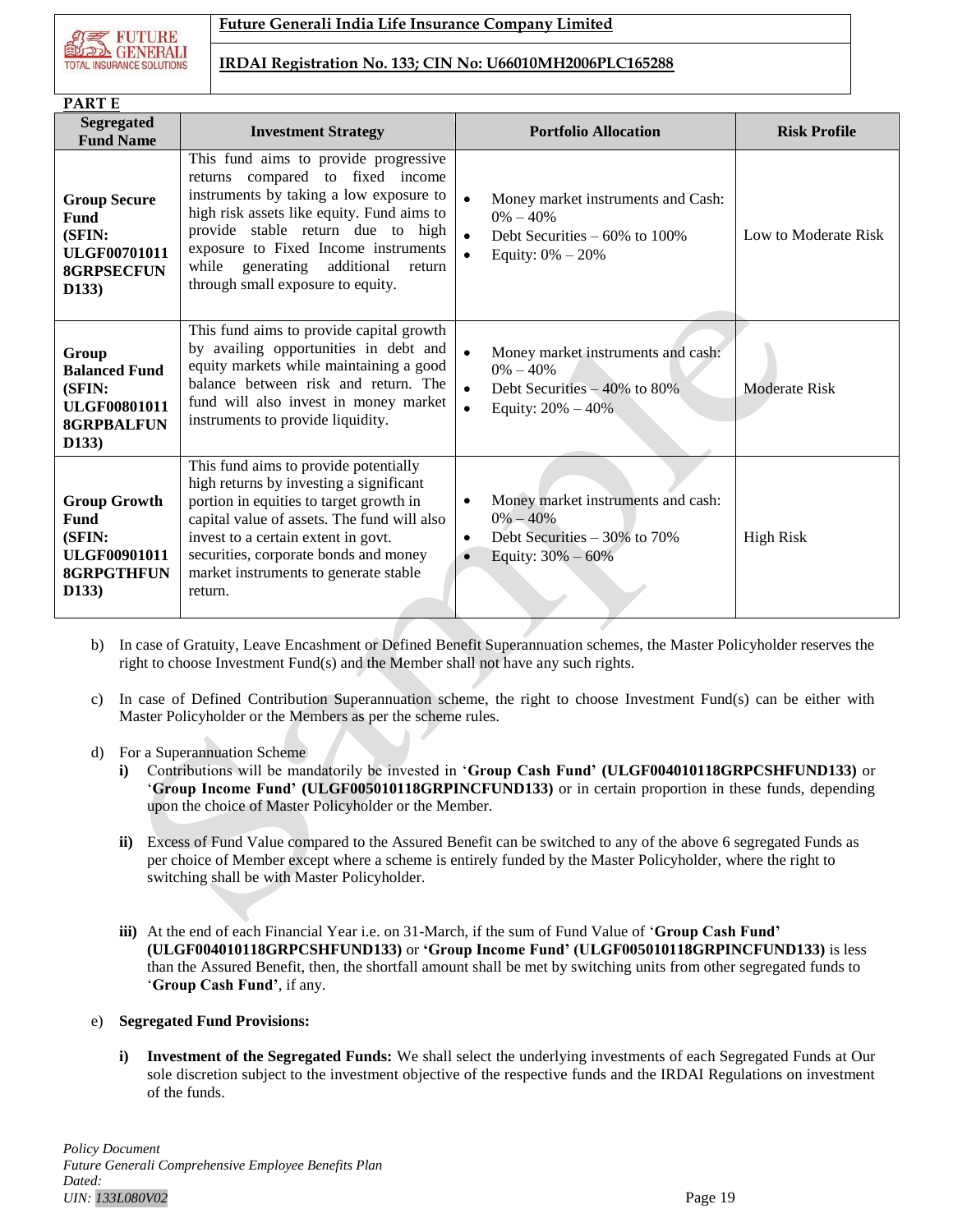

## **PART E**

- **ii)** All assets relating to the Segregated Funds shall remain in Our absolute beneficial ownership. There is no trust created, whether expressly or impliedly, by Us in respect of the investments.
- **iii) New Segregated Funds/ Closure of Segregated Funds/Modification of Segregated Fund's:** We may in the future offer You additional unit linked funds with prior approval of IRDAI. By giving You reasonable notice, We may withdraw existing Segregated Funds for existing Unit account balances in which case We will ask You for instructions for Switching of the existing Segregated Fund.

#### **Default Segregated Fund (in case of closure)**

A fund can be closed with prior approval from IRDAI.

In case the existing fund is closed the default fund is Group Income Fund (SFIN: ULGF005010118GRPINCFUND133)

In case any existing fund is closed, the company shall seek prior instructions from the Master Policyholder for switching units from the existing closed fund to the any other available fund under the Policy.

Company will also seek instructions for future contribution redirections in case of closure of the existing fund.

On such closure of fund, if the company do not receive the choice of the fund from the Master Policyholder, the company shall transfer the units of the Master Policyholder in the fund which is intended to be closed to Group Income Fund (SFIN: **ULGF005010118GRPINCFUND133)** and all future Contributions related to the closed fund shall be redirected to Group Income Fund (SFIN: **ULGF005010118GRPINCFUND133**).

#### **Modification of Segregated Fund**

A Fund can be modified with prior approval from IRDAI.

In case any existing fund is modified, the company shall seek prior instructions from the Master Policyholder/Member for switching units from the existing modified fund to the any other available funds under the Policy.

Company will also seek instructions for future contribution redirections in case of modification of the existing fund.

On such modification of the fund, if the company does not receive the choice of the fund from the Master Policyholder/Member, the company shall continue to invest in such modified fund.

## **iv) Computation of Net Asset Value (NAV):** The NAV of a Segregated Fund shall be computed as:

Market value of investments held by the Segregated Fund plus value of any current assets - value of any current liabilities and provisions, if any, divided by the number of Units existing at the Valuation Date (before creation /Redemption of Units)

The NAV calculated as above, in respect of each Segregated Fund, shall be published in Our Website and in the Website of Life Insurance Council as and when the same is ready.

The above computation of Unit Price/NAV is as per the present IRDAI Regulations/Guidelines. The company will change computation methodology as and when there is change in such Regulation/Guidelines.

In case the valuation day falls on a holiday, then the exercise will be done the following working day.

#### **v) Force Majeure Conditions:**

a. The company may delay switching Funds/making a payment from the Funds if it is necessary to do so in unforeseen circumstances or unusual market conditions or in order to maintain fairness and equity between Unit holders remaining in, and Unit holders leaving a Fund. Where this applies, the company may delay switching/encashing all or part of your Funds for up to 30 days and shall use the Unit Prices that apply on the day on which the switch/encashment of Units actually takes place.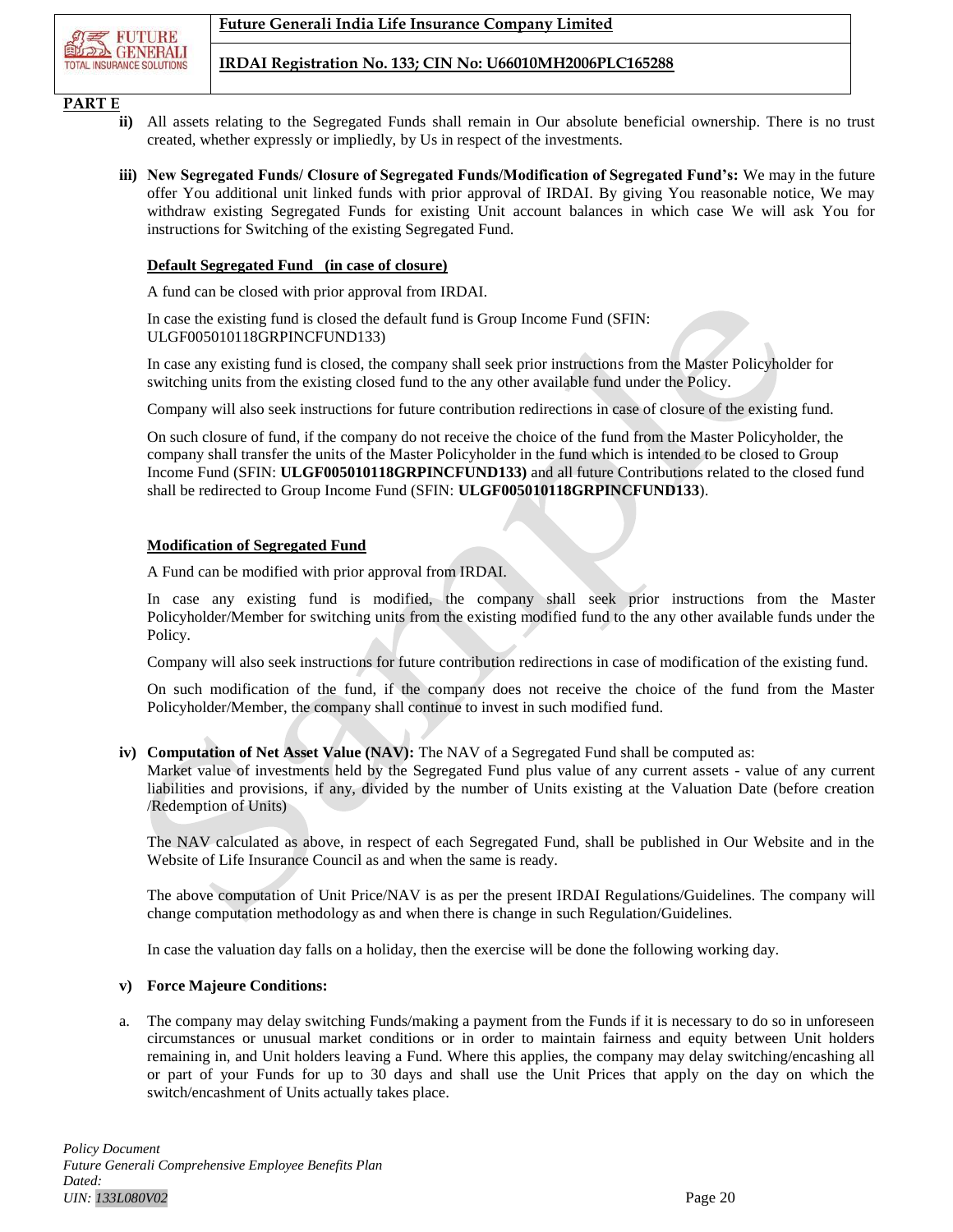## **PART E**

- b. The company will value the funds on each day that the financial markets are open. However, the company may value the funds less frequently in extreme circumstances external to the company, where the value of the assets is too uncertain. In such circumstances, the company may defer the valuation of assets for up to 30 days until the company feels that certainty as to the value of assets has been resumed.
- c. The company will make investments as per the fund mandates. However, the company reserves the right to change the exposure of all/any fund to money market instruments to 100% only in extreme situations external to the company, keeping in view market conditions, political situations, economic situations, war/war like situations, terror situations. The same will be put back as per the base mandate once the situation is corrected.
- d. Some examples of such circumstances as given in sub section a, b and c above are:
	- When one or more stock exchanges which provide a basis for valuation for a substantial portion of the assets of the fund are closed other than for ordinary holidays.
	- When, as a result of political, economic, monetary or any circumstances out of control of the company, the disposal of the assets of the unit fund are not reasonable or would not reasonably be practicable without being detrimental to the interests of the remaining unit holders.
	- During periods of extreme market volatility during which surrenders and switches would, in our opinion, be detrimental to the interests of the remaining unit holders of the fund.
	- In the case of natural calamities, strikes, war, civil unrest, riots and bandhs.
	- In the event of any disaster that affects the normal functioning of the company.
	- If so directed by the IRDAI.

The Policyholder shall be notified of such a situation if it arises.

- **vi)** The face value of each Unit is Rs 10/-. Units are allocated under the Policy depending on the amount of Contribution paid, the Allocation rate as set out in the Policy and the prevailing price of each Unit.
- **vii)** Units in any of the Segregated Funds may be created only if there is, added to that Segregated Fund assets equal in value to the value of the Units created.

## **viii)Uniform cut-off timings for applicability of Net Asset Value:**

The allotment of Units to You shall be done only after the receipt of Contribution proceeds.

## **Allocations (Contribution Allocations, Switching )**

- (1) In respect of contributions/funds switch requests received up to 3:00 p.m. (or such other time as IRDAI may direct in the future) by us along with a local cheque, cash or a demand draft, if any, payable at par at the place where the contribution is received, the closing NAV of the day on which contribution/fund switch request is received shall be applicable.
- (2) In respect of contributions/funds switch requests received after 3:00 p.m. (or such other time as IRDAI may direct in the future) by us along with a local cheque, cash or a demand draft, if any, payable at par at the place where the contribution/fund switch request is received, the closing NAV of the next business day shall be applicable.
- (3) In respect of contribution received with outstation cheques/demand drafts at the place where the contribution is received, the closing NAV of the day on which cheques/demand draft is realized shall be applicable.

#### **Redemptions:**

(1) In respect of valid applications received (e.g. surrender, death, withdrawal, retirement, switch etc.) up to 3:00 p.m. (or such other time as IRDAI may direct in the future) by us, the same day's closing NAV shall be applicable.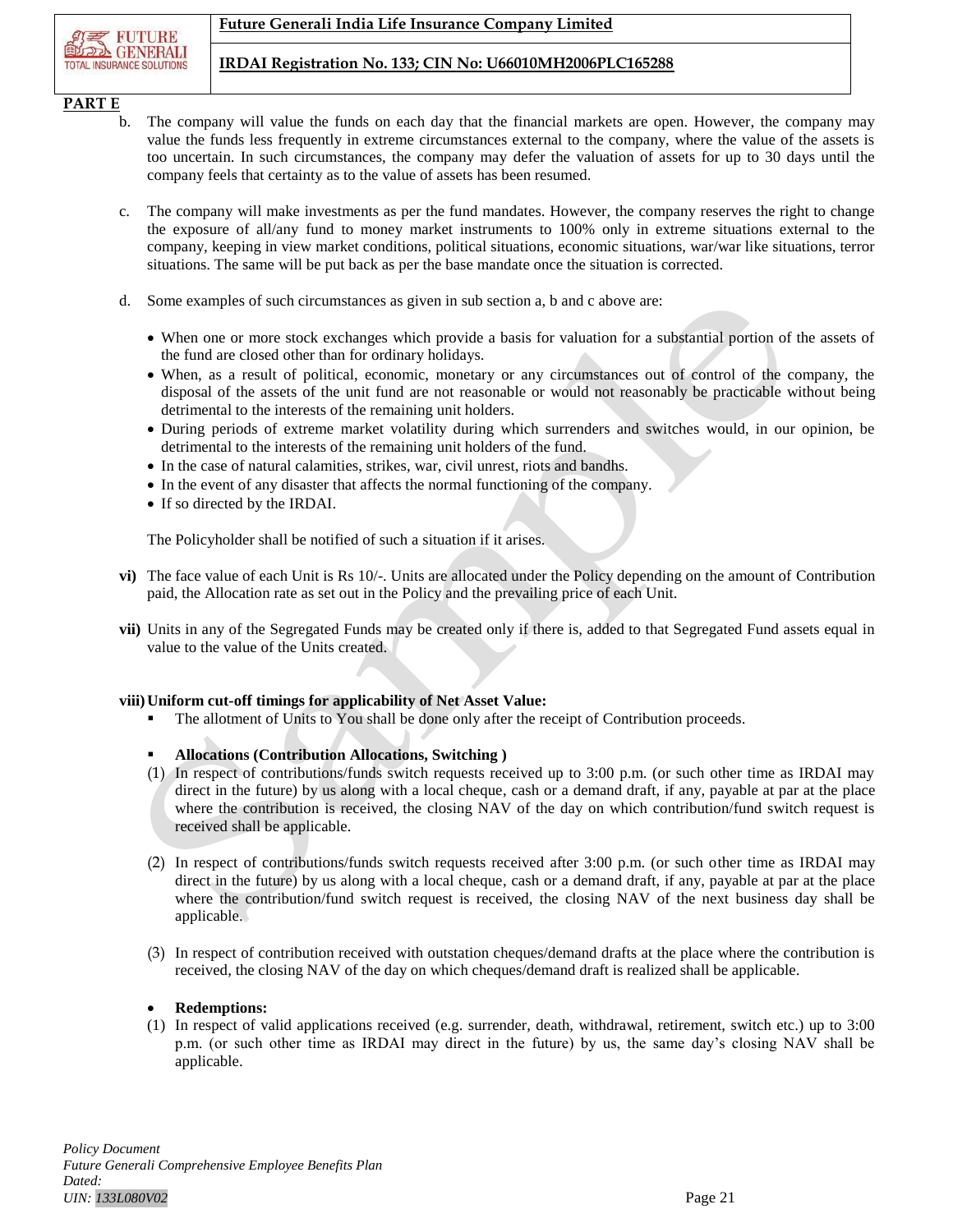

## **PART E**

- (2) In respect of valid applications received (e.g. surrender, death, withdrawal, retirement, switch etc.) after 3:00 p.m. (or such other time as IRDA may direct in the future) by us, the closing NAV of the next business day shall be applicable.
- (3) NAV for each fund provided under this product shall be made available to the public by publishing on our website.

#### **ix) Cancellation of Units:**

To collect charges, and to pay the Policy benefits, the company will cancel sufficient units to meet the amount of the payments which become due. If units in respect of Policy/Member are held in more than one unit linked fund, then the company will cancel proportionate units in each fund of such Policy to meet the amount of the payment. The value of units cancelled in a particular fund will be in the same proportion as the value of units held in that fund is to the total value of units held across all funds in a Policy/Member. For benefit payments and collecting charges, the company will cancel the units on the date of such benefit payment or collection of charges.

## **3) Risk of investment in unit-linked funds**

You are aware that the investment in the Units is subject to the following, among others, risks and agree that You are making the investments in Units with full knowledge of the same.

- (1) Unit Linked Life Insurance products are different from the traditional insurance products and are subject to the risk factors.
- (2) The Contribution paid in unit linked life insurance policies is subject to investment risks associated with capital markets and NAVs of the Units may go up or down based on the performance of fund and factors influencing the capital market and the insured/Policyholder is responsible for his/her decisions.
- (3) Future Generali India Life Insurance Company Limited is the name of the life insurance company and Future Generali Comprehensive Employee Benefits Plan is only the name of the unit linked life insurance contract and does not in any way indicate the quality of the Policy, its future prospects or returns.
- (4) Group Cash Fund, Group Income Fund, Group Secure Fund, Group Balanced Fund, Group Growth Fund, Group Enhanced Income Fund are the names of the funds offered currently with Future Generali Comprehensive Employee Benefits Plan, and in any manner do not indicate the quality of the respective funds, their future prospects or returns.
- (5) The investments in the Units are subject to market and other risks and there can be no assurance that the objectivities of any of the funds will be achieved.
- (6) Group Cash Fund, Group Income Fund, Group Secure Fund, Group Balanced Fund, Group Growth Fund, Group Enhanced Income Fund do not offer a guaranteed or assured return.
- (7) All benefits payable under the Policy are subject to the tax laws and other financial enactments, as they exist from time to time. Tax benefits are subject to change.
- (8) The past performance of other funds of the company is not necessarily indicative of the future performance of any of these funds.
- (9) Please know the associated risks and applicable charges of the Policy from your insurance agent or the intermediary this this Policy Document.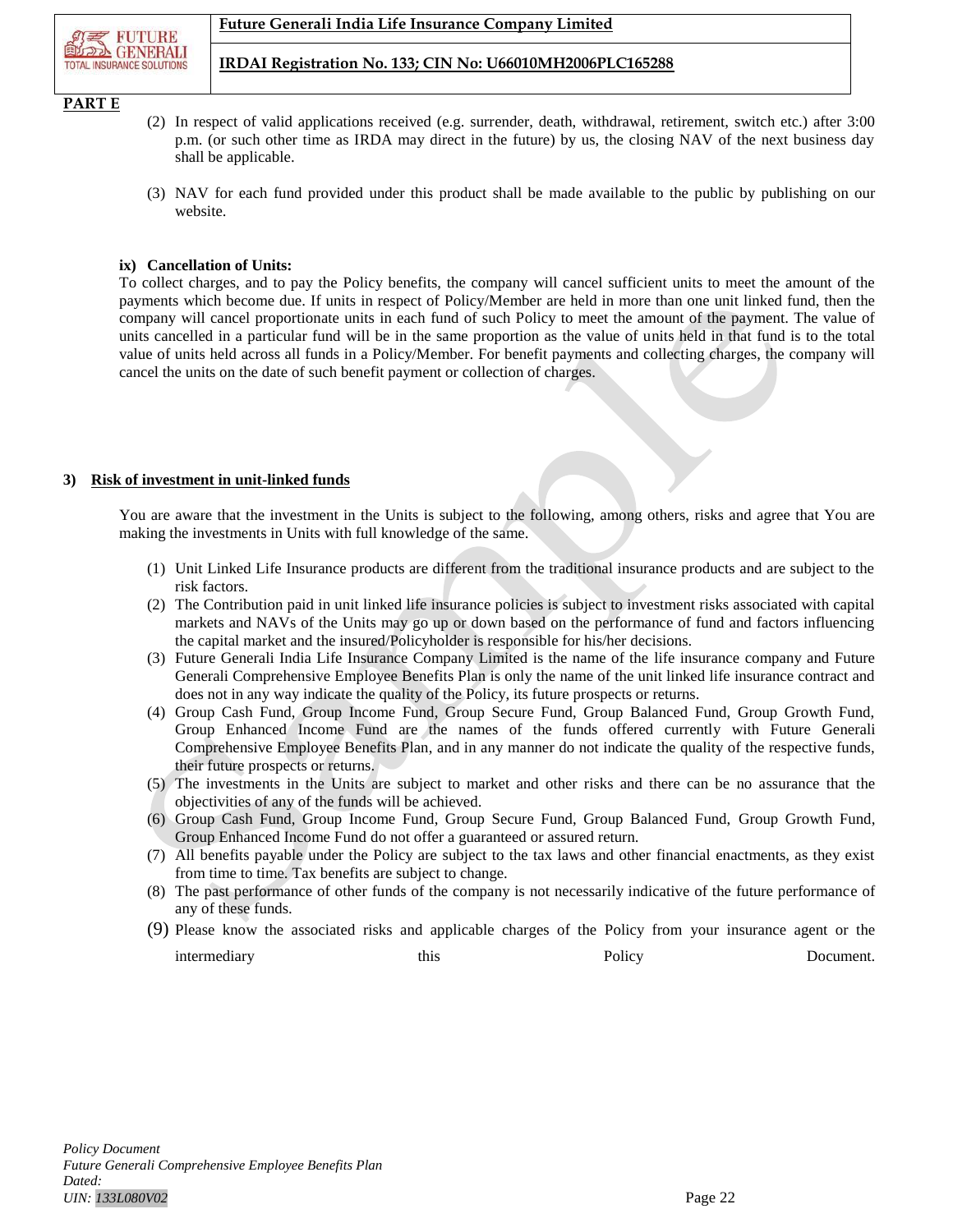

## **PART F**

## **General Terms & Conditions**

#### **1) Non-Disclosure & Fraud**

a) Please note the terms of Section 45 of the Insurance Act, 1938 as amended from time to time, which states as follows:

*(1) No policy of life insurance shall be called in question on any ground whatsoever after the expiry of three years from the date of the policy, i.e., from the date of issuance of the policy or the date of commencement of risk or the date of revival of the policy or the date of the rider to the policy, whichever is later.*

*(2) A policy of life insurance may be called in question at any time within three years from the date of issuance of the policy or the date of commencement of risk or the date of revival of the policy or the date of the rider to the policy, whichever is later, on the ground of fraud:*

*Provided that the insurer shall have to communicate in writing to the insured or the legal representatives or nominees or assignees of the insured the grounds and materials on which such decision is based.*

*Explanation I.—For the purposes of this sub-section, the expression "fraud" means any of the following acts committed by the insured or by his agent, with intent to deceive the insurer or to induce the insurer to issue a life insurance policy:—*

- *(a) the suggestion, as a fact of that which is not true and which the insured does not believe to be true; (b) the active concealment of a fact by the insured having knowledge or belief of the fact; (c) any other act fitted to deceive; and*
- *(d) any such act or omission as the law specially declares to be fraudulent.*

*Explanation II.—Mere silence as to facts likely to affect the assessment of the risk by the insurer is not fraud, unless the circumstances of the case are such that regard being had to them, it is the duty of the insured or his agent keeping silence, to speak, or unless his silence is, in itself, equivalent to speak.*

*(3) Notwithstanding anything contained in sub-section (2), no insurer shall repudiate a life insurance policy on the ground of fraud if the insured can prove that the misstatement of or suppression of a material fact was true to the best of his knowledge and belief or that there was no deliberate intention to suppress the fact or that such misstatement of or suppression of a material fact are within the knowledge of the insurer:*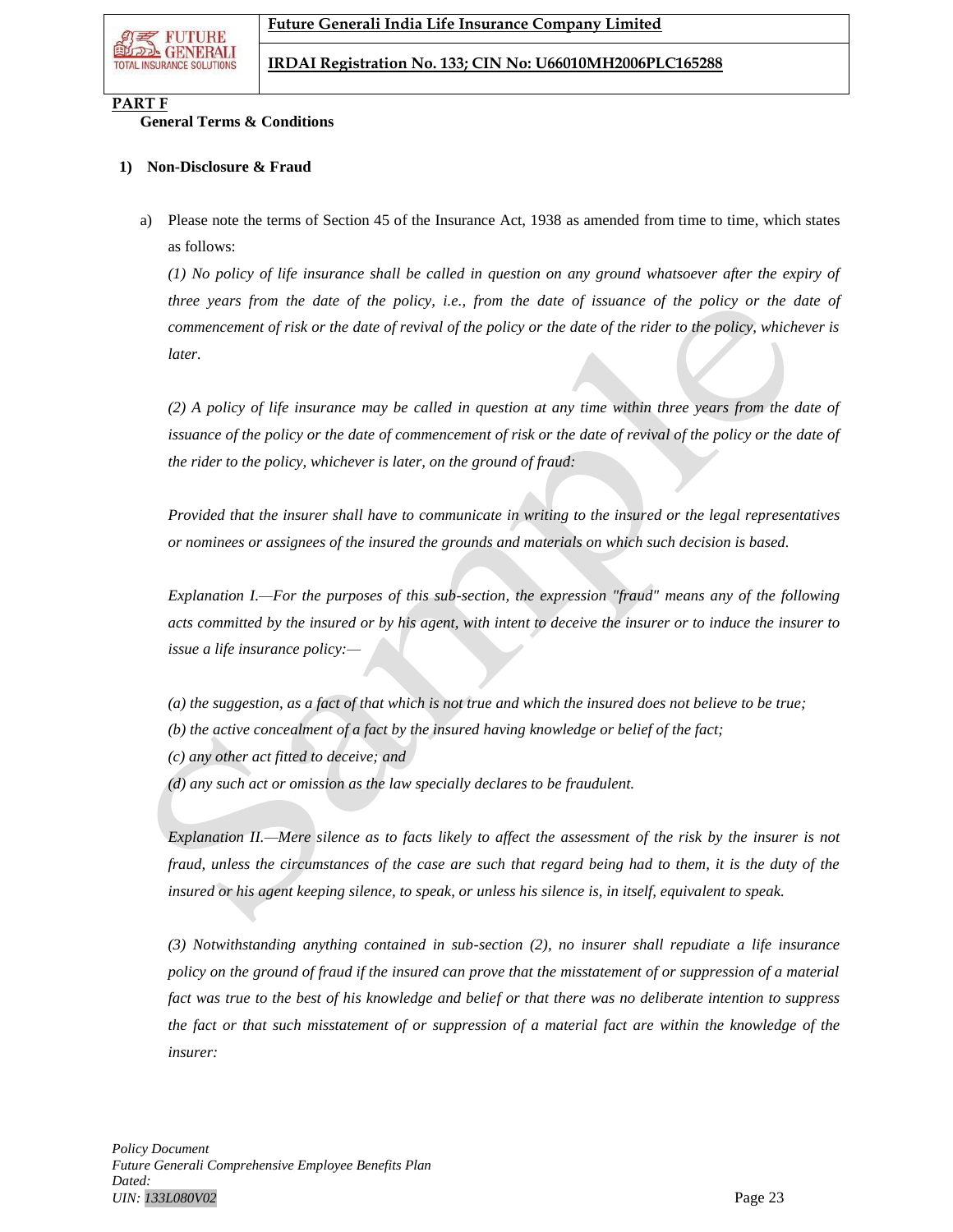

#### **PART F**

*Provided that in case of fraud, the onus of disproving lies upon the beneficiaries, in case the policyholder is not alive.*

*Explanation.—A person who solicits and negotiates a contract of insurance shall be deemed for the purpose of the formation of the contract, to be the agent of the insurer.*

*(4) A policy of life insurance may be called in question at any time within three years from the date of issuance of the policy or the date of commencement of risk or the date of revival of the policy or the date of the rider to the policy, whichever is later, on the ground that any statement of or suppression of a fact material to the expectancy of the life of the insured was incorrectly made in the proposal or other document on the basis of which the policy was issued or revived or rider issued:*

*Provided that the insurer shall have to communicate in writing to the insured or the legal representatives or nominees or assignees of the insured the grounds and materials on which such decision to repudiate the policy of life insurance is based:*

*Provided further that in case of repudiation of the policy on the ground of misstatement or suppression of a material fact, and not on the ground of fraud, the premiums collected on the policy till the date of repudiation shall be paid to the insured or the legal representatives or nominees or assignees of the insured within a period of ninety days from the date of such repudiation.*

*Explanation.—For the purposes of this sub-section, the misstatement of or suppression of fact shall not be considered material unless it has a direct bearing on the risk undertaken by the insurer, the onus is on the insurer to show that had the insurer been aware of the said fact no life insurance policy would have been issued to the insured.*

*(5) Nothing in this section shall prevent the insurer from calling for proof of age at any time if he is entitled to do so, and no policy shall be deemed to be called in question merely because the terms of the policy are adjusted on subsequent proof that the age of the life insured was incorrectly stated in the proposal.*

#### **2) Prohibition of Rebates**

a) Please note the terms of Section 41 of the Insurance Act, 1938, as amended from time to time, which states as follows:

*"(1) No person shall allow or offer to allow, either directly or indirectly, as an inducement to any person to take or renew or continue an insurance in respect of any kind of risk relating to lives or property in India, any rebate of the whole or part of the commission payable or any rebate of the premium shown on the policy, nor*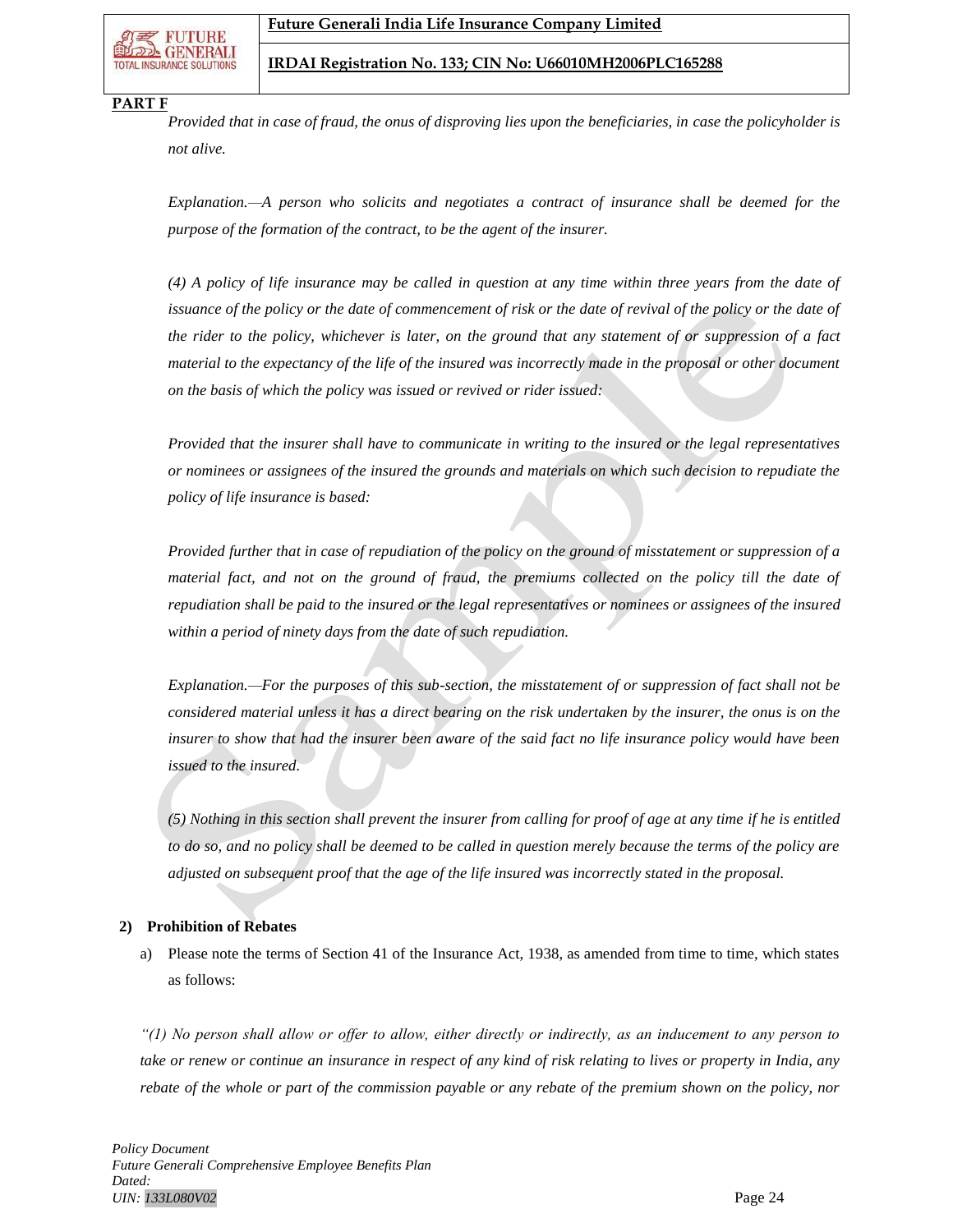IOTNOIRE **GENERALI** 

#### **PART F**

*shall any person taking out or renewing or continuing a policy accept any rebate, except such rebate as may be allowed in accordance with the published prospectuses or tables of the insurer:*

*Provided that acceptance by an insurance agent of commission in connection with a policy of life insurance taken out by himself on his own life shall not be deemed to be acceptance of a rebate of premium within the meaning of this sub-section if at the time of such acceptance the insurance agent satisfies the prescribed conditions establishing that he is a bona fide insurance agent employed by the insurer.*

*(2) Any person making default in complying with the provisions of this section shall be liable for a penalty which may extend to ten lakh rupees."*

#### **3) Claims Procedures**

#### a) **Payment of Benefit**

The Company will pay benefits under this policy on receipt of:

- i) A notice where the benefit is payable as per the scheme rules in respect of a Member. This notice must be signed by the trustees themselves or the authorized persons whom the trustees have delegated this responsibility. This notice shall be a valid discharge for the payment made by the Company.
- ii) The notice will give particulars about the Member (such as his name, membership number, date of birth, date of joining service, date of exit, cause of exit etc.) for whom the benefit is payable, The policy holder making a claim shall also provide a calculation sheet computing the benefit payable in respect of the Member.
- iii) Where the cause of exit is the death of a Member covered under the Scheme, a certified copy of the death certificate shall also be provided.
- iv) Proof of existence and identity of the Member or beneficiary, as the case may be, as required by the Company
- v) Other information or requirements as the Company may find necessary to call for.

#### b) **Benefit statements**

Company will provide a benefit statement along with the benefit payments. Each benefit statement will provide details about the Member and calculation of benefits payable in respect of such Member. These statements are meant for the Members/beneficiaries. The policyholder should check the details of Member record and calculations of benefit from original records of the employer before the benefits are passed on to the Member/ beneficiary.

#### c) **Proof of Age**

The Company may require proof of age of the Member before paying any benefits.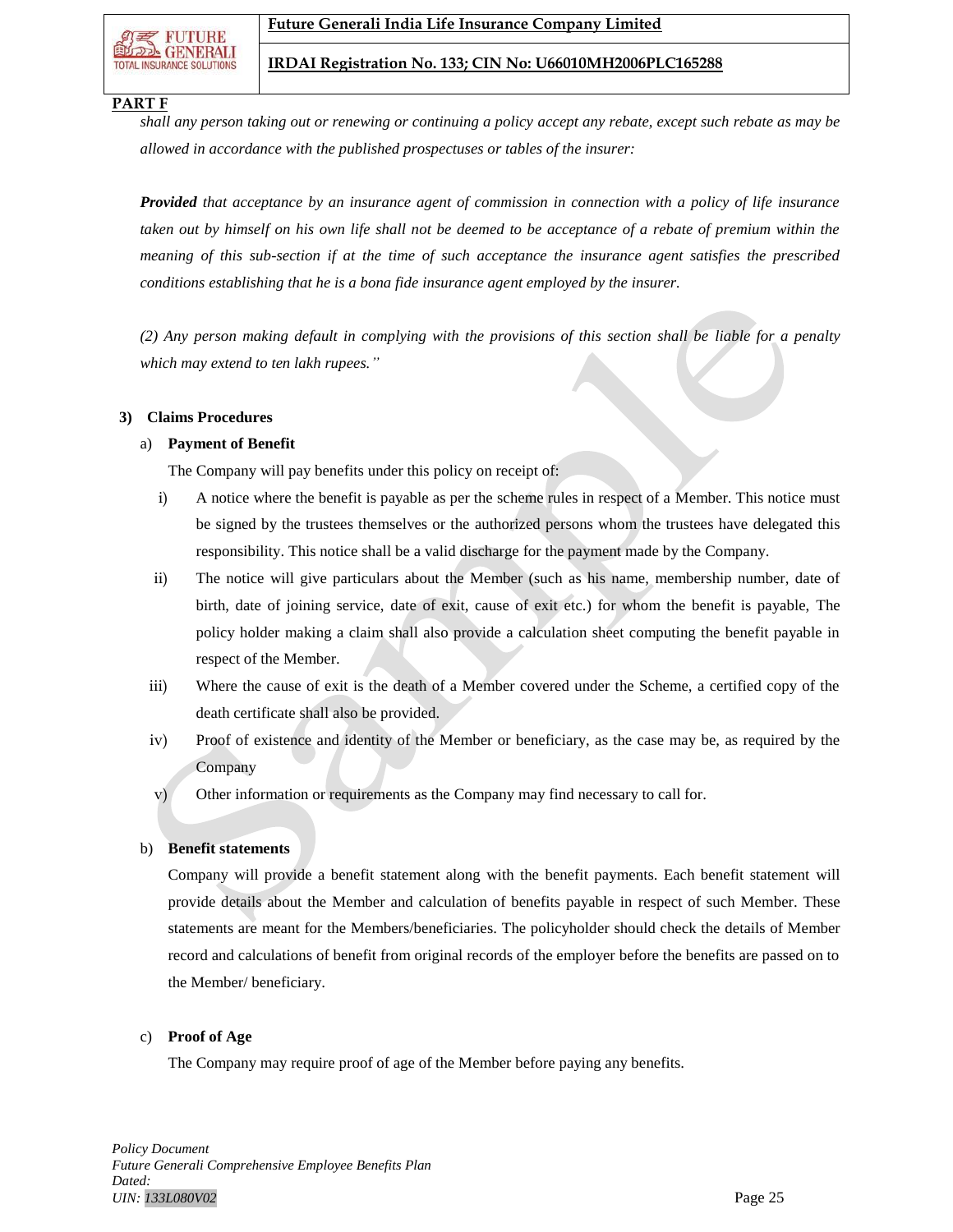

## **PART F**

#### **4) Disbursement of Claim Amount**

The disbursement of claims will be made by Us through the Master Policyholder, The said payments will be processed through electronic mode/cheque.

## **5) Nomination & Assignment**

a) Nomination will be allowed as per section 39 of the Insurance Act, 1938 as amended from time to time, for receipt of benefits in the event of the death of the Member. Any nomination or change of nomination of the beneficiaries will be maintained by the Employer or Policyholder. In the event of death of the Member, the Company will pay the benefits to the Employer or Policyholder. In case the gratuity benefits are to be paid directly to the Member's beneficiary, the Employer or Policyholder should advise the Company in writing of this request along with the beneficiary details.

Please note the terms of Section 39 of the Insurance Act, 1938, as amended from time to time, which states as follows:

*(1) The holder of a policy of life insurance on his own life, may, when effecting the policy or at any time before the policy matures for payment, nominate the person or persons to whom the money secured by the policy shall be paid in the event of his death:*

*Provided that, where any nominee is a minor, it shall be lawful for the policyholder to appoint any person in the manner*  laid down by the insurer, to receive the money secured by the policy in the event of his death during the minority of the *nominee.*

*(2) Any such nomination in order to be effectual shall, unless it is incorporated in the text of the policy itself, be made by an endorsement on the policy communicated to the insurer and registered by him in the records relating to the policy and any such nomination may at any time before the policy matures for payment be cancelled or changed by an endorsement or a further endorsement or a will, as the case may be, but unless notice in writing of any such cancellation or change has been delivered to the insurer, the insurer shall not be liable for any payment under the policy made bona fide by him to a nominee mentioned in the text of the policy or registered in records of the insurer.*

*(3) The insurer shall furnish to the policyholder a written acknowledgment of having registered a nomination or a cancellation change thereof, and may charge a fee as may be specified by regulations for registering such cancellation or change.*

*(4) A transfer or assignment of a policy made in accordance with section 38 shall automatically cancel a nomination: Provided that the assignment of a policy to the insurer who bears the risks on the policy at the time of the assignment, in consideration of a loan granted by that insurer on the security of the policy within its surrender value, or its re-assignment on repayment of the loan shall not cancel a nomination, but shall affect the rights of the nominee only to the extent of the insurer's interest in the policy:*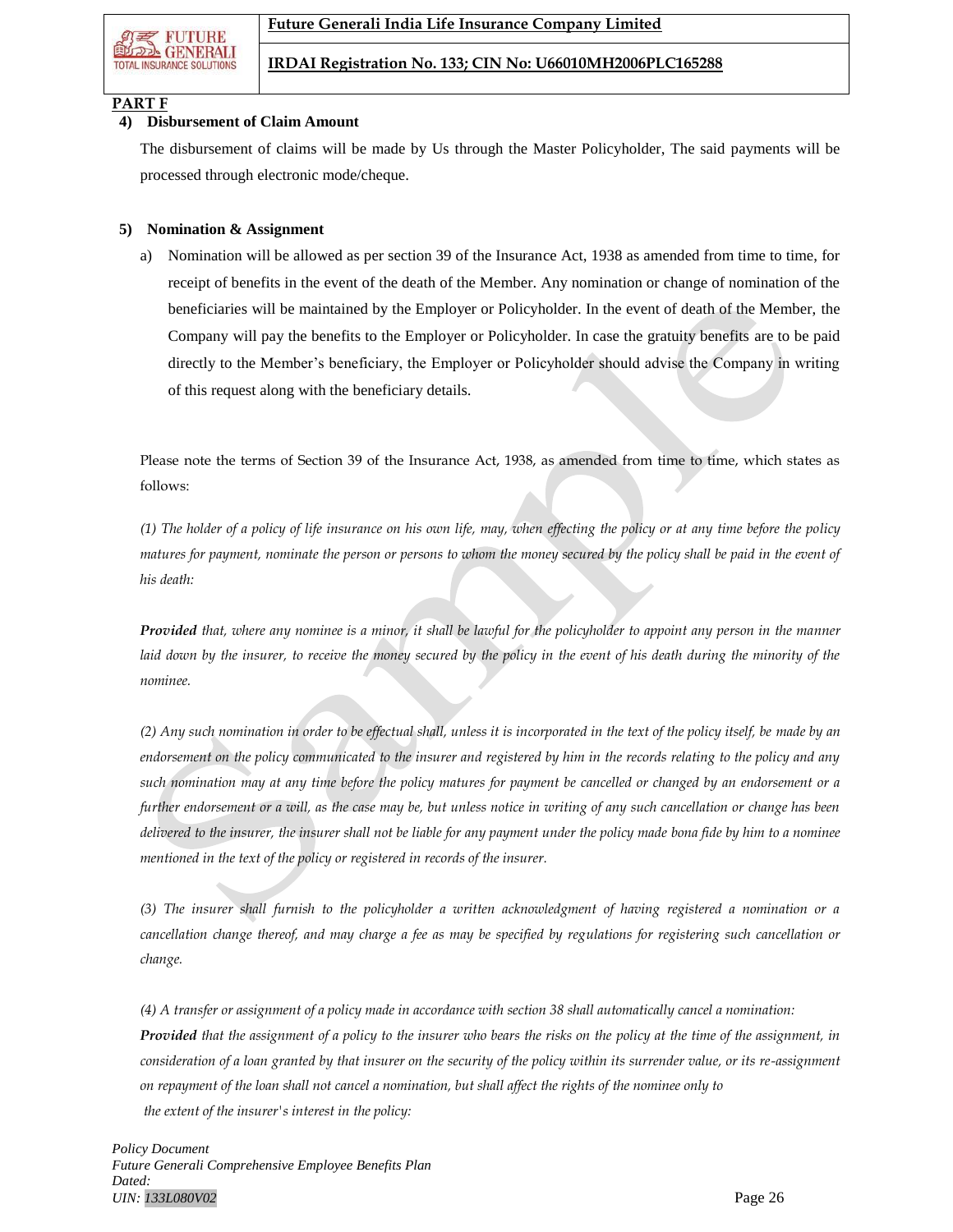FUTURE **GENERALI** 

#### **IRDAI Registration No. 133; CIN No: U66010MH2006PLC165288**

## **PART F**

*Provided further that the transfer or assignment of a policy, whether wholly or in part, in consideration of a loan advanced by the transferee or assignee to the policyholder, shall not cancel the nomination but shall affect the rights of the nominee only to the extent of the interest of the transferee or assignee, as the case may be, in the policy:*

*Provided also that the nomination, which has been automatically cancelled consequent upon the transfer or assignment. the same nomination shall stand automatically revived when the policy is reassigned by the assignee or retransferred by the transferee in favour of the policy-holder on repayment of loan other than on a security of policy to the insurer.*

*(5) Where the policy matures for payment during the lifetime of the person whose life is insured or where the nominee or, if there are more nominees than one, all the nominees die before the policy matures for payment, the amount secured by the policy shall be payable to the policy-holder or his heirs or legal representatives or the holder of a succession certificate, as the case may be.*

*(6) Where the nominee or if there are more nominees than one, a nominee or nominees survive the person whose life is insured, the amount secured by the policy shall be payable to such survivor or survivors.*

*(7) Subject to the other provisions of this section, where the holder of a policy of insurance on his own life nominates his parents , or his spouse ,or his children, or his spouse and children ,or any of them , the nominee or nominees shall be beneficially entitled to the amount payable by the insurer to him or them under sub-section (6) unless it is proved that the holder of the policy, having regard to the nature of his title to the policy, could not have conferred any such beneficial title on the nominee.*

*(8) Subject as aforesaid, where the nominee, or if there are more nominees than one , a nominee or nominees , to whom subsection (7) applies, die after the person whose life is insured but before the amount secured by the policy is paid , the amount secured by the policy, or so much of the amount secured by the policy as represents the share of the nominee or nominees so dying (as the case may be), shall be payable to the heirs or legal representatives of the nominee or nominees or the holder of a succession certificate, as the case may be, and they shall be beneficially entitled to such amount.*

*(9) Nothing in sub-sections (7) and (8) shall operate to destroy or impede the right of any creditor to be paid out of the proceeds of any policy of life insurance.*

*(10) The provisions of sub-sections (7) and (8) shall apply to all policies of life insurance maturing for payment after the commencement of the Insurance Laws (Amendment) Act, 2015.*

*(11) Where a policy-holder dies after the maturity of the policy but the proceeds and benefit of his policy has not been made to him because of his death, in such a case, his nominee shall be entitled to the proceeds and benefit of his policy.*

*(12) The provisions of this section shall not apply to any policy of life insurance to which section 6 of the Married Women's Property Act, 1874, applies or has at any time applied:*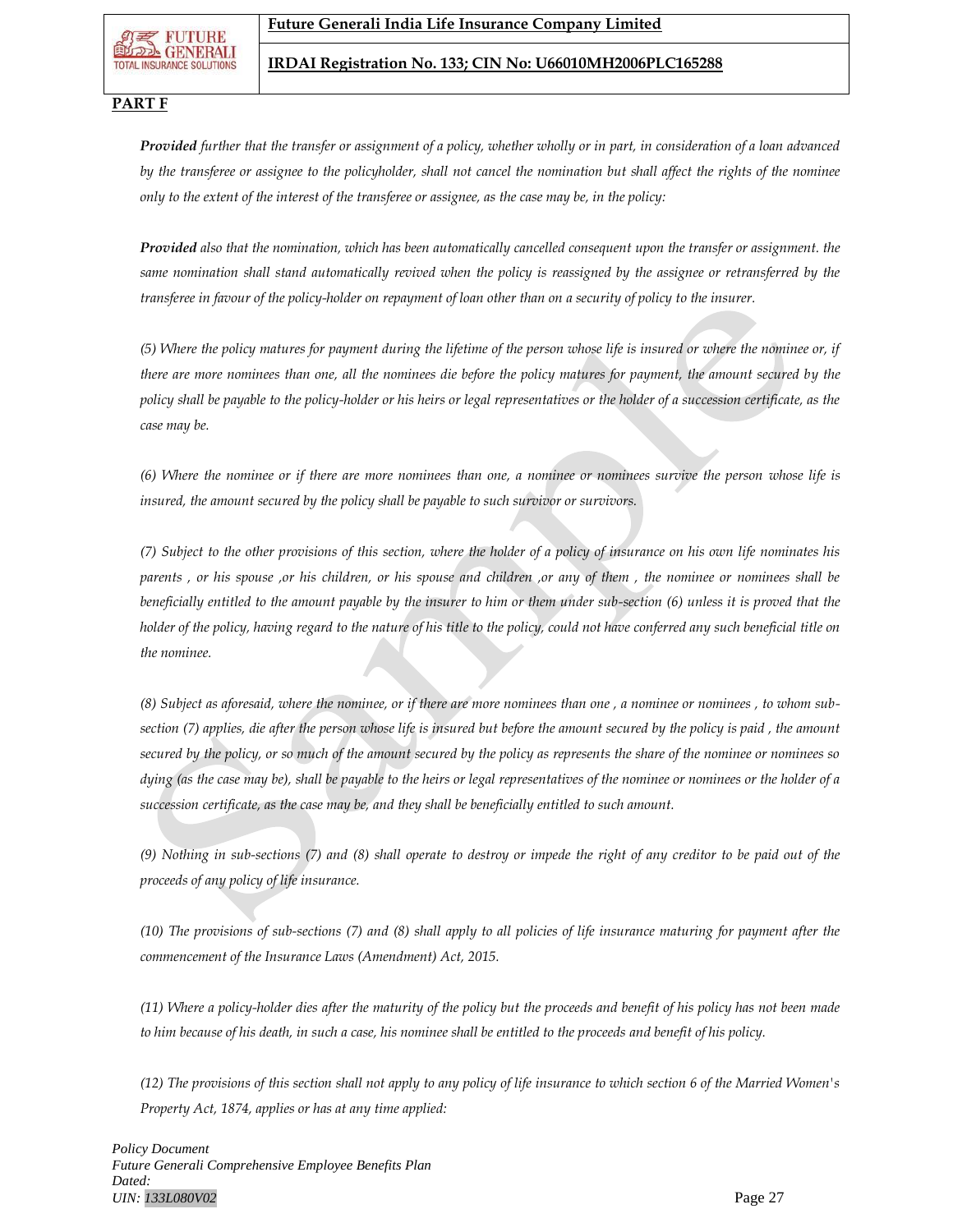FUTURE **GENERALI** 

#### **IRDAI Registration No. 133; CIN No: U66010MH2006PLC165288**

## **PART F**

*Provided that where a nomination made whether before or after the commencement of the Insurance Laws (Amendment) Act, 2015, in favour of the wife of the person who has insured his life or of his wife and children or any of them is expressed, whether or not on the face of the policy, as being made under this section, the said section 6 shall be deemed not to apply or not to have applied to the policy.*

b) Assignment will be allowed as per section 38 of the Insurance Act, 1938 as amended from time to time.

Please note the terms of Section 38 of the Insurance Act, 1938, which states as follows:

(1) A transfer or assignment of a policy of insurance, wholly or in part, whether with or without consideration, may be made only by an endorsement upon the policy itself or by a separate instrument, signed in either case by the transferor or by the assignor or his duly authorised agent and attested by at least one witness, specifically setting forth the fact of transfer or assignment and the reasons thereof , the antecedents of the assignee and the terms on which the assignment is made.

(2) An insurer may, accept the transfer or assignment, or decline to act upon any endorsement made under sub-section (1) , where it has sufficient reason to believe that such transfer or assignment is not bonafide or is not in the interest of the policy-holder or in public interest or is for the purpose of trading of insurance policy.

(3) The insurer shall, before refusing to act upon the endorsement, record in writing the reasons for such refusal and communicate the same to the policy-holder not later than thirty days from the date of the policy-holder giving notice of such transfer or assignment.

(4) Any person aggrieved by the decision of an insurer to decline to act upon such transfer or assignment may within a period of thirty days from the date of receipt of the communication from the insurer containing reasons for such refusal, prefer a claim to IRDAI.

(5) Subject to the provisions in sub-section (2) ,the transfer or assignment shall be complete and effectual upon the execution of such endorsement or instrument duly attested but except ,where the transfer or assignment is in favour of the insurer ,shall not be operative as against an insurer, and shall not confer upon the transferee or assignee, or his legal representative, any right to sue for the amount of such policy or the moneys secured thereby until a notice in writing of the transfer or assignment and either the said endorsement or instrument itself or a copy thereof certified to be correct by both transferor and transferee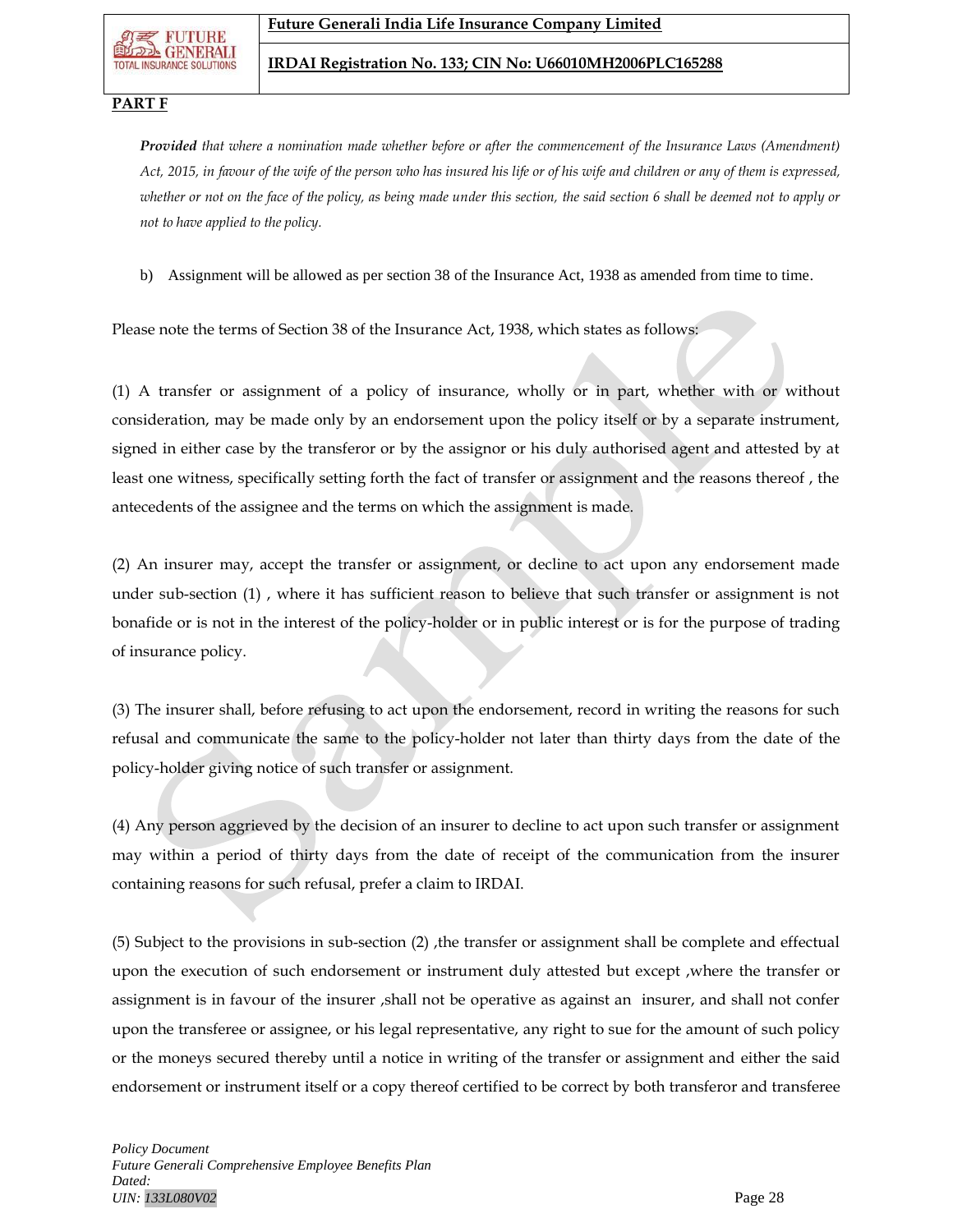

#### **PART F**

or their duly authorised agents have been delivered to the insurer:

**Provided** that where the insurer maintains one or more places of business in India, such notice shall be delivered only at the place in where the policy is being serviced.

(6) The date on which the notice referred to in sub-section (5) is delivered to the insurer shall regulate the priority of all claims under a transfer or assignment as between persons interested in the policy; and where there is more than one instrument of transfer or assignment, the priority of the claims under such instruments shall be governed by the order in which the notices referred to in sub-section (5) are delivered:

**Provided** that if any dispute as to the priority of payment arises as between assignees, the dispute shall be referred to the IRDAI.

(7) Upon the receipt of the notice referred to in sub-section (5), the insurer shall record the fact of such transfer or assignment together with the date thereof and the name of the transferee or the assignee and shall, on the request of the person by whom the notice was given, or of the transferee or assignee, on payment of such fee as may be specified by regulations , grant a written acknowledgment of the receipt of such notice; and any such acknowledgment shall be conclusive evidence against the insurer that he has duly received the notice to which such acknowledgment relates.

(8) Subject to the terms and conditions of the transfer or assignment, the insurer shall, from the date of the receipt of the notice referred to in subsection (5), recognise the transferee or assignee named in the notice as the absolute transferee or assignee entitled to benefit under the policy, and such person shall subject to all liabilities and equities to which the transferor or assignor was subject at the date of the transfer or assignment and may institute any proceedings in relation to the policy, obtain a loan under the policy or surrender the policy without obtaining the consent of the transferor or assignor or making him a party to such proceedings.

(9) Any rights and remedies of an assignee or transferee of a policy of life insurance under an assignment or transfer effected prior to the commencement of the Insurance Laws (Amendment) Act, 2015 shall not be affected by the provisions of this section.

(10) Notwithstanding any law or custom having the force of law to the contrary, an assignment in favour of a person made upon the condition that -

(a) the proceeds under the policy shall become payable to the policyholder or the nominee or nominees in the event of either the assignee or transferee predeceasing the insured ;or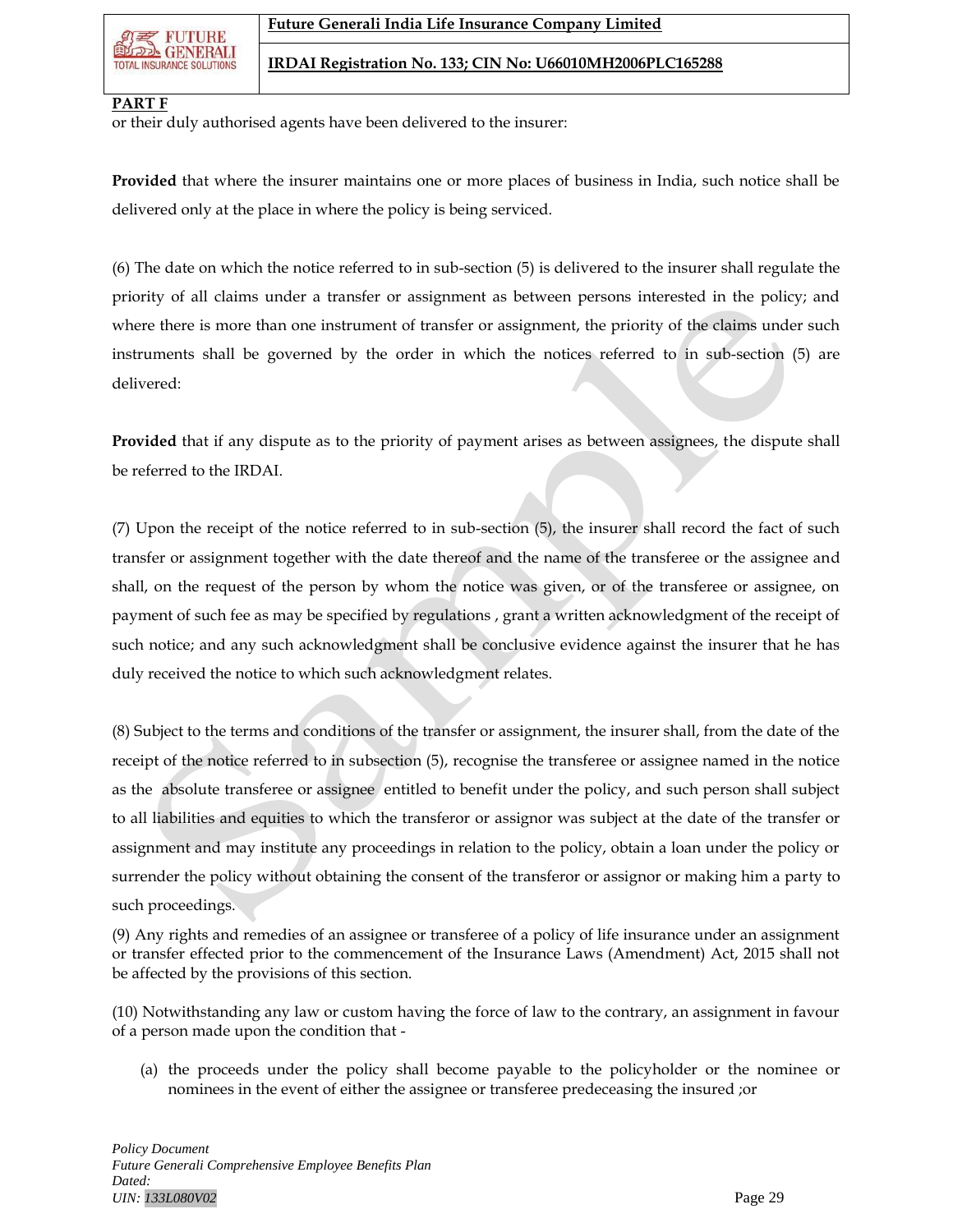FUTURB **GENERALI TOTAL INSURANCE SOLUTIONS** 

## **PART F**

(b) The insured surviving the term of the policy, shall be valid:

Provided that a conditional assignee shall not be entitled to obtain a loan on the policy or surrender a policy.

(11) In the case of the partial assignment or transfer of a policy of insurance under sub-section (1), the liability of the insurer shall be limited to the amount secured by partial assignment or transfer and such policy-holder shall not be entitled to further assign or transfer the residual amount payable under the same policy.

#### **6) Restrictions on Travel, Residence & Occupation**

a) This Group Policy does not impose any restrictions on to travel, residence or occupation, unless specified otherwise in Part C of this Group Policy or under applicable Indian law.

#### **7) Governing Law & Jurisdiction**

- a) This Group Policy shall be governed by and is subject to Indian law.
- b) Any and all disputes arising under or in relation to this Group Policy shall be subject to the jurisdiction of the Indian courts.
- c) The terms and conditions of this Group Policy, including the Contributions and benefits payable under this Group Policy are subject to variation in accordance with directions of the IRDAI and the relevant provisions of Indian law.

## **8) Electronic Transactions**

a) All remote transactions effected through the Internet, world wide web, electronic data interchange, call centres, teleservice operations (whether voice, video, data or combination thereof) or by means of electronic, computer, automated machines network or through other means of telecommunication, established by Us or on Our behalf, for and in respect of this Policy or its terms, shall constitute legally binding on either part if valid transactions as per extant laws applicable and are done in adherence to and in compliance with Our terms and conditions for such facilities, as may be prescribed from time to time.

#### **9) Group Policy Currency**

a) All amounts payable either to or by Us under this Group Policy shall be in Indian Rupees only.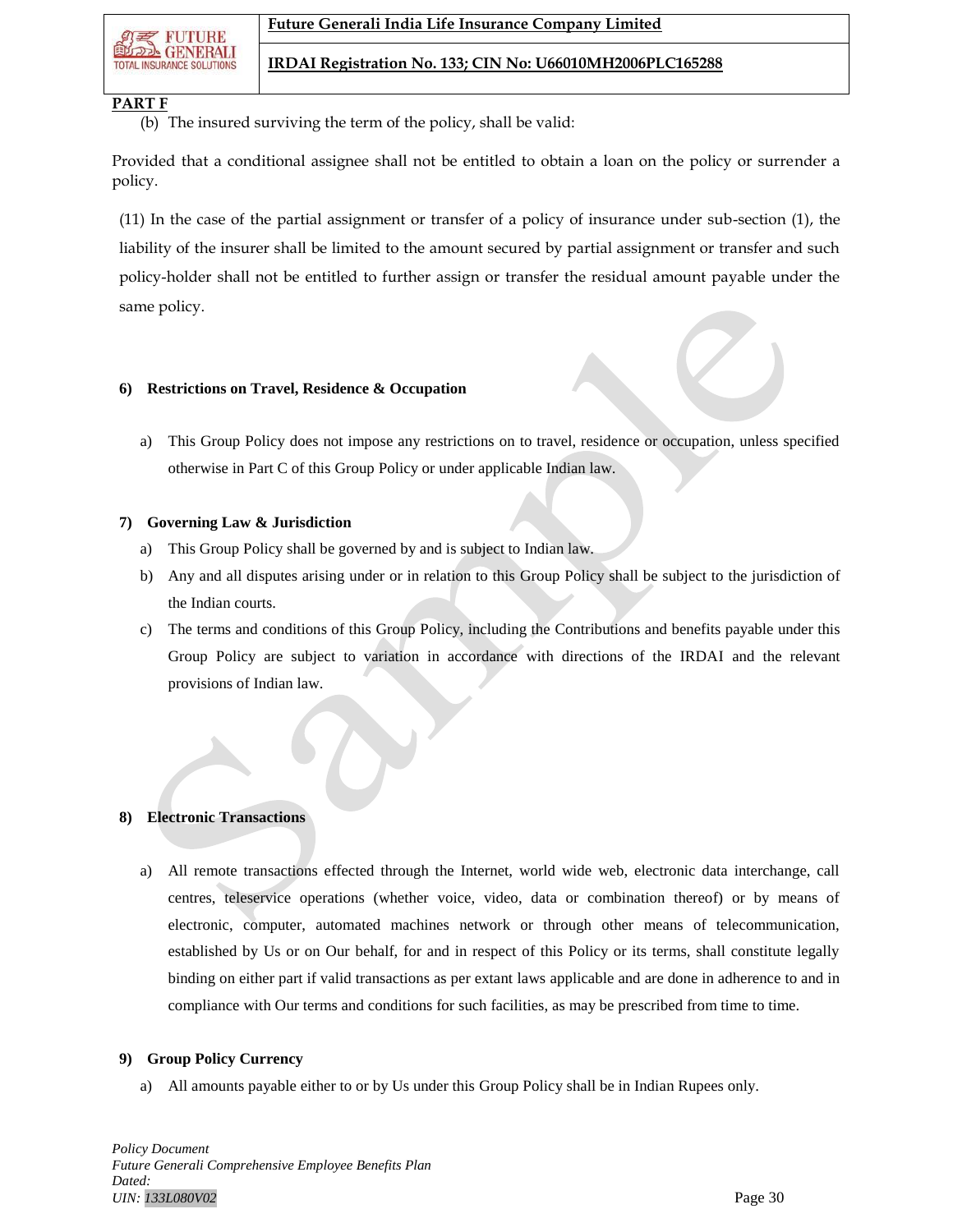

## **PART F**

#### **10) Address for Correspondence**

a) Any notice, information, request or instruction to Us must be in writing and delivered to the address intimated by Us to You, which is currently intimated to You as follows:

> Chief – Operations Future Generali India Life Insurance Co. Ltd, Unit 801 and 802, 8th floor, Tower C, Embassy 247 Park, L.B.S. Marg, Vikhroli (W), Mumbai – 400083

- b) We may change the address stated above and intimate You of such change in writing.
- c) Any notice, information or instruction from Us to You shall be mailed to Your address stated in the Schedule or to the changed address as intimated by You to Us in writing.
- d) Please communicate any change in Your address or any other communication details immediately, as it helps Us to reach to You faster. The correct address ensures that all our communications reach to you timely.

## **11) Applicable Taxes & Duties**

a) The tax benefits on this Group Policy shall be as per the prevailing tax laws in India and amendments thereto from time to time. In respect of any payment made or to be made under this Group Policy, We will deduct or charge or recover taxes, including taxes and other levies, as applicable at such rates as notified by the government or such other body authorised by the government from time to time. Tax laws are subject to change.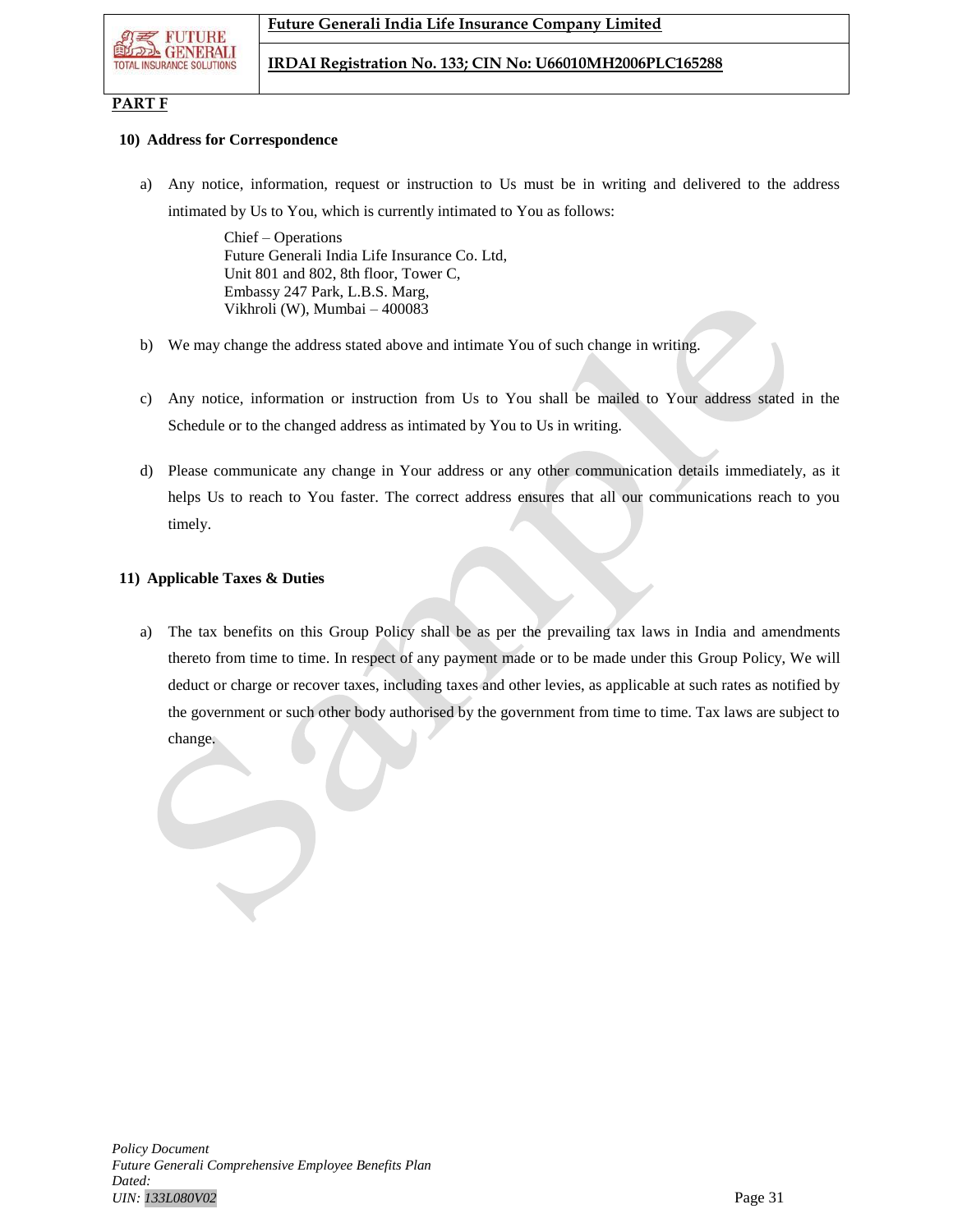

# **PART G**

## **Grievance Redressal Procedure & List of Insurance Ombudsmen**

- **1)** In case of any grievance, please approach the following in the order given below:
	- a) In the event of any complaint/grievance under this Group Policy, a reference may be made to Our office at the following address giving the nature and full particulars of the grievance:-

## *Grievance Redressal Department Future Generali India Life Insurance Company Limited*

*Future Generali India Life Insurance Co. Ltd, Unit 801 and 802, 8th floor, Tower C, Embassy 247 Park, L.B.S. Marg, Vikhroli (W), Mumbai – 400083 Email ID:care@futuregenerali.in Our website:* [life.futuregenerali.in](http://www.futuregenerali.in/) Contact no: 022-41514500 Toll Free No: 1800 102 2355

You may also reach out to Your nearest branch. You can locate Your nearest branch on Our website at https://life.futuregenerali.in/customer-service/branch-locator/

b) In case with the decision of the above office is not satisfactory, or there is no response from the office within 10 days, the following official for resolution of the grievance may be contacted:-

## *Grievance Redressal Officer Future Generali India Life Insurance Company Limited*

*Future Generali India Life Insurance Co. Ltd, Unit 801 and 802, 8th floor, Tower C, Embassy 247 Park, L.B.S. Marg, Vikhroli (W), Mumbai – 400083 Contact No: 022 41514712 Toll Free No: 1800 102 2355 Email: gro@futuregenerali.in*

In case you have not received any response within 30 days from the date filing of complaints with us, you can approach Insurance Ombudsman as per the details specified in Annexure I

c) In case Our decision/resolution of the grievance is not satisfactory, the IRDAI (Insurance Regulatory and Development Authority of India) through the Integrated Grievance Management System (IGMS) may be approached on the following contact details*.* The IGMS provides a gateway for policyholders to register complaints with insurance companies first and if required the same can be escalated to the IRDAI Grievance Cells.

## *IRDAI Grievance Call Centre (IGCC)*

*Call Center: TOLL FREE NUMBER (155255) for voice calls*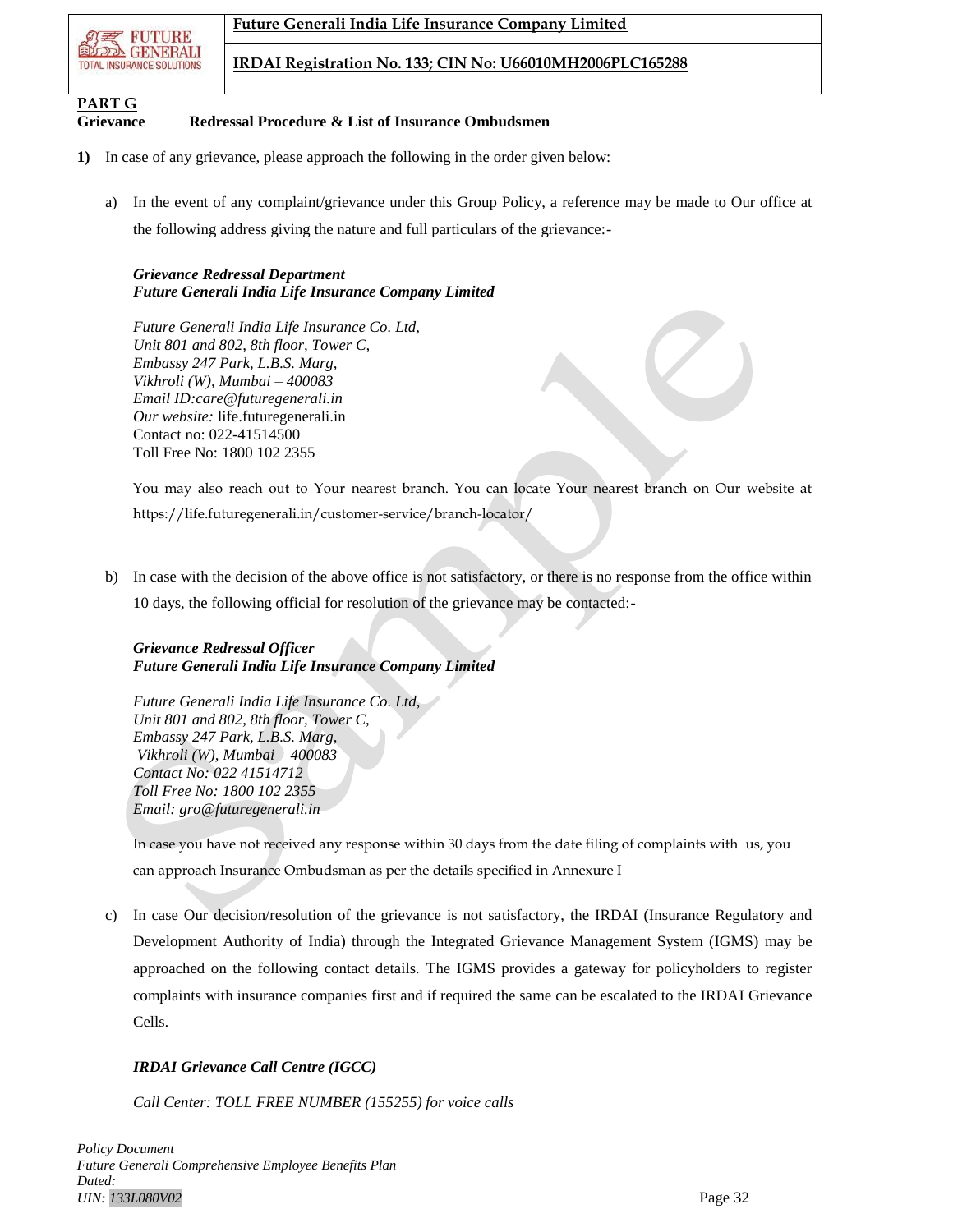

## **PART G**

*Email ID: complaints@irda.gov.in*

*A complaint may also be registered online at: http://www.igms.irda.gov.in/ Address for communication for complaints by paper/fax: Consumer affairs Department, Insurance Regulatory and Development Authority of India, Sy.No.115/1, Financial District, Nanakramguda, Gachibowli, Hyderabad – 500 0329*

## d) **Insurance Ombudsman**

- i) In case Our decision/resolution is not satisfactory, the Insurance Ombudsman Appointed under the provisions of Insurance Ombudsman Rules, 2017 may be approached if the grievance pertains to:
	- a) delay in settlement of claims, beyond the time specified in the regulations, framed under the Insurance Regulatory and Development Authority of India Act, 1999;
	- b) any partial or total repudiation of claims by the life insurer, General insurer or the health insurer ;
	- c) disputes over premium paid or payable in terms of insurance policy;
	- d) misrepresentation of policy terms and conditions at any time in the policy document or policy contract;
	- e) legal construction of insurance policies in so far as the dispute relates to claim;
	- f) policy servicing related grievances against insurers and their agents and intermediaries;
	- g) issuance of life insurance policy, general insurance policy including health insurance policy which is not in conformity with the proposal form submitted by the proposer;
	- h) non-issuance of insurance policy after receipt of premium in life insurance and general insurance including health insurance; and
	- i) any other matter resulting from the violation of provisions of the Insurance Act, 1938 as amended from time to time or the regulations ,circulars, guidelines or instructions issued by the IRDAI from time to time or the terms and conditions of the policy contract, in so far as they relate to issues mentioned at clauses (a) to (f)
- ii) Further, As per Rule 14(3) of the Insurance Ombudsman Rules 2017, the complaint to the Insurance Ombudsman can be made only if:
	- a) the complainant makes a written representation to the insurer named in the complaint and—
		- (i) either the insurer had rejected the complaint; or
		- (ii) the complainant had not received any reply within a period of one month after the insurer received his representation; or
		- (iii) the complainant is not satisfied with the reply given to him by the insurer;
	- b) The complaint is made within one year—
		- (i) after the order of the insurer rejecting the representation is received; or
		- (ii) after receipt of decision of the insurer which is not to the satisfaction of the complainant;
		- (iii) after expiry of a period of one month from the date of sending the written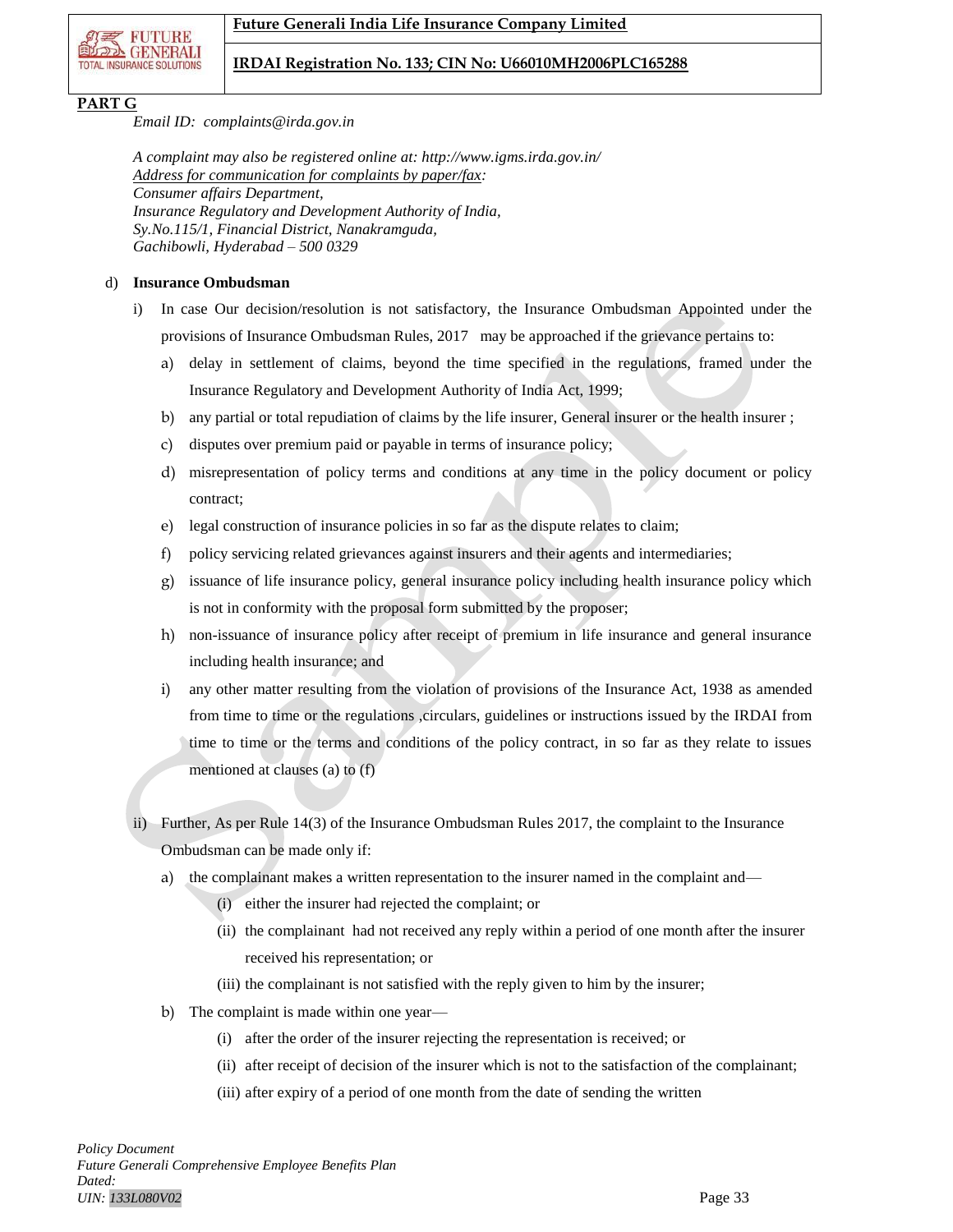

## **PART G**

representation to the insurer if the insurer fails to furnish reply to the complainant

The Insurance Ombudsman is an organization that addresses grievances that are not settled to Your satisfaction. The list of Insurance Ombudsmen offices is provided as Annexure I to this Policy. Further, the list of Insurance Ombudsmen offices is also available at the website below:

Daman and Diu.

Karnataka.

[http://www.ecoi.co.in](http://www.ecoi.co.in/)

## **ANNEXURE I**

## LIST OF INSURANCE OMBUDSMEN

## **CONTACT DETAILS JURISDICTION**

State of Gujarat and Union Territories of Dadra & Nagar Haveli and

#### **AHMEDABAD**

Office of the Insurance Ombudsman, 2nd floor, Ambica House, Near C.U. Shah College, 5, Navyug Colony, Ashram Road, Ahmedabad – 380 014 Tel.:- 079-27546150/139 Fax:- 079-27546142 Email:- **[bimalokpal.ahmedabad@ecoi.co.in](mailto:bimalokpal.ahmedabad@ecoi.co.in)**

#### **BENGALURU**

Office of the Insurance Ombudsman, Jeevan Soudha Building, PID No.57-27-N-19, Ground Floor, 19/19, 24th Main Road, JP Nagar, 1st Phase, Bengaluru-560 078. Tel.:- 080-26652048 / 26652049 Email:- **[bimalokpal.bengaluru@ecoi.co.in](mailto:bimalokpal.bengaluru@ecoi.co.in)**

#### **BHOPAL**

Office of the Insurance Ombudsman, Janak Vihar Complex, 2nd Floor, 6, Malviya Nagar, Opp.Airtel Office, Near New Market, Bhopal – 462 033. Tel.:- 0755-2769200/201/202 Fax:- 0755-2769203 Email:- **[bimalokpalbhopal@ecoi.co.in](mailto:bimalokpalbhopal@ecoi.co.in)**

**BHUBANESHWAR**

Office of the Insurance Ombudsman, 62, Forest park, Bhubneshwar – 751 009. Tel.:- 0674-2596461 / 2596455 Fax:- 0674-2596429 Email:- **[bimalokpal.bhubaneswar@ecoi.co.in](mailto:bimalokpal.bhubaneswar@ecoi.co.in)**

State of Orissa.

States of Madhya Pradesh and Chattisgarh.

*Policy Document Future Generali Comprehensive Employee Benefits Plan Dated: UIN: 133L080V02* Page 34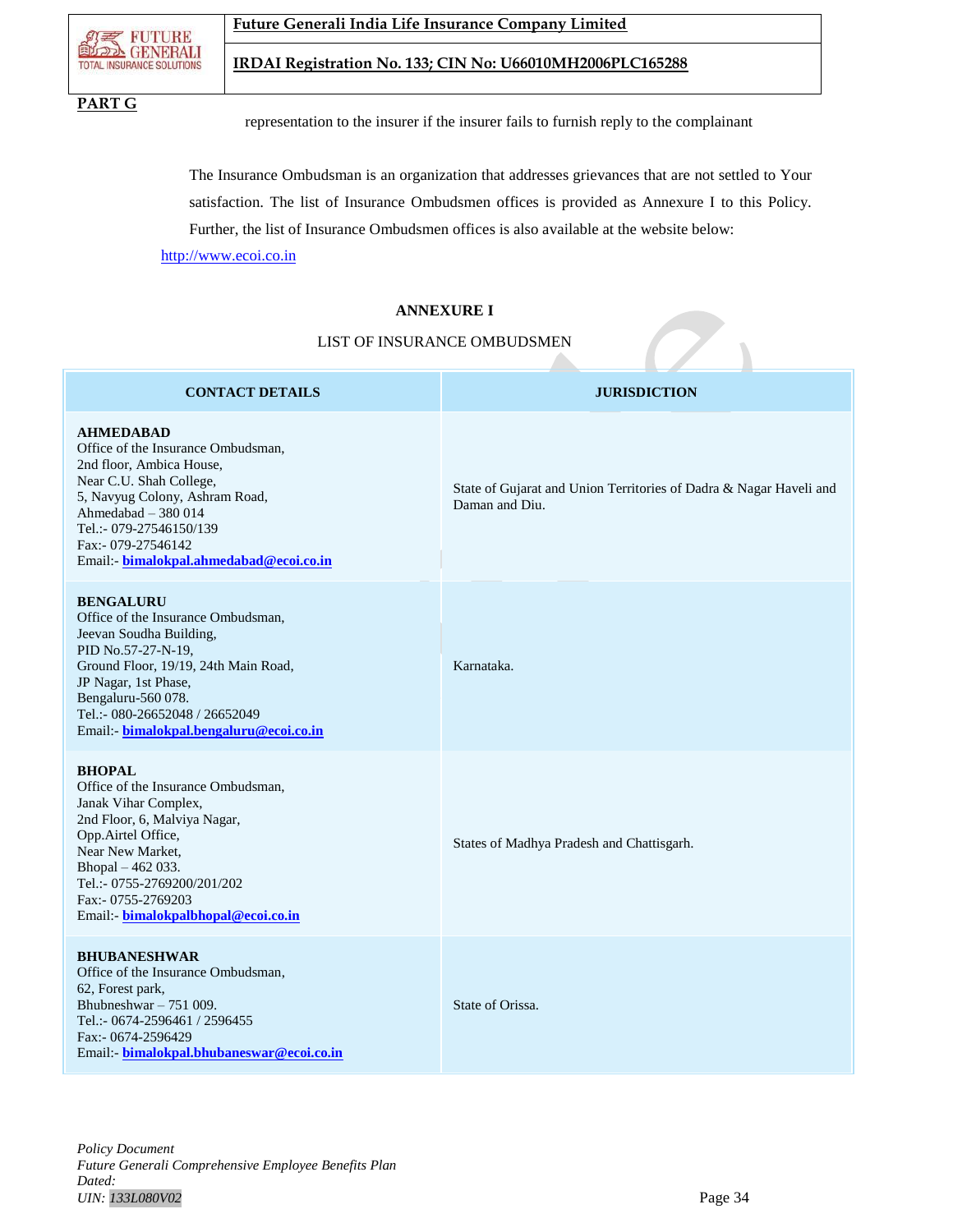

## **Future Generali India Life Insurance Company Limited**

## **IRDAI Registration No. 133; CIN No: U66010MH2006PLC165288**

## **PART G**

#### **CHANDIGARH**

Office of the Insurance Ombudsman, S.C.O. No. 101, 102 & 103, 2nd Floor, Batra Building, Sector 17 – D, Chandigarh – 160 017. Tel.:- 0172-2706196/5861 / 2706468 Fax:- 0172-2708274 Email:- **[bimalokpal.chandigarh@ecoi.co.in](mailto:bimalokpal.chandigarh@ecoi.co.in)**

#### **CHENNAI**

Office of the Insurance Ombudsman, Fatima Akhtar Court, 4th Floor, 453 (old 312), Anna Salai, Teynampet, CHENNAI – 600 018. Tel.:- 044-24333668 / 24335284 Fax:- 044-24333664 Email:- **[bimalokpal.chennai@ecoi.co.in](mailto:bimalokpal.chennai@ecoi.co.in)**

#### **DELHI**

Office of the Insurance Ombudsman, 2/2 A, Universal Insurance Building, Asaf Ali Road, New Delhi – 110 002. Tel.:- 011-23239611/7539/7532 Fax:- 011-23230858 Email:- **[bimalokpal.delhi@ecoi.co.in](mailto:bimalokpal.delhi@ecoi.co.in)**

#### **ERNAKULAM**

Office of the Insurance Ombudsman, 2nd floor, Pulinat Building, Opp. Cochin Shipyard, M.G. Road, Ernakulum - 682 015. Tel.:- 0484-2358759/2359338 Fax:- 0484-2359336 Email:- **[bimalokpal.ernakulum@ecoi.co.in](mailto:bimalokpal.ernakulum@ecoi.co.in)**

#### **GUWAHATI**

Office of the Insurance Ombudsman, 'Jeevan Nivesh', 5th Floor, Nr. Panbazar over bridge, S.S. Road, Guwahati – 781001(ASSAM). Tel.:- 0361- 2132204 / 2132205 Fax:- 0361-2732937 Email:- **[bimalokpal.guwahati@ecoi.co.in](mailto:bimalokpal.guwahati@ecoi.co.in)**

#### **HYDERABAD**

Office of the Insurance Ombudsman, 6-2-46, 1st floor, "Moin Court" Lane Opp. Saleem Function Palace, A. C. Guards, Lakdi-Ka-Pool, Hyderabad - 500 004. Tel.:- 040-65504123/23312122 Fax:- 040-23376599 Email:- **[bimalokpal.hyderabad@ecoi.co.in](mailto:bimalokpal.hyderabad@ecoi.co.in)** States of Punjab, Haryana, Himachal Pradesh, Jammu & Kashmir and Union territory of Chandigarh.

State of Tamil Nadu and Union Territories - Pondicherry Town and Karaikal (which are part of Union Territory of Pondicherry).

State of Delhi

Kerala, Lakshadweep, Mahe-a part of Pondicherry

States of Assam, Meghalaya, Manipur, Mizoram, Arunachal Pradesh, Nagaland and Tripura.

States of Andhra Pradesh, Telangana and Union Territory of Yanam - a part of the Union Territory of Pondicherry.

*Policy Document Future Generali Comprehensive Employee Benefits Plan Dated: UIN: 133L080V02* Page 35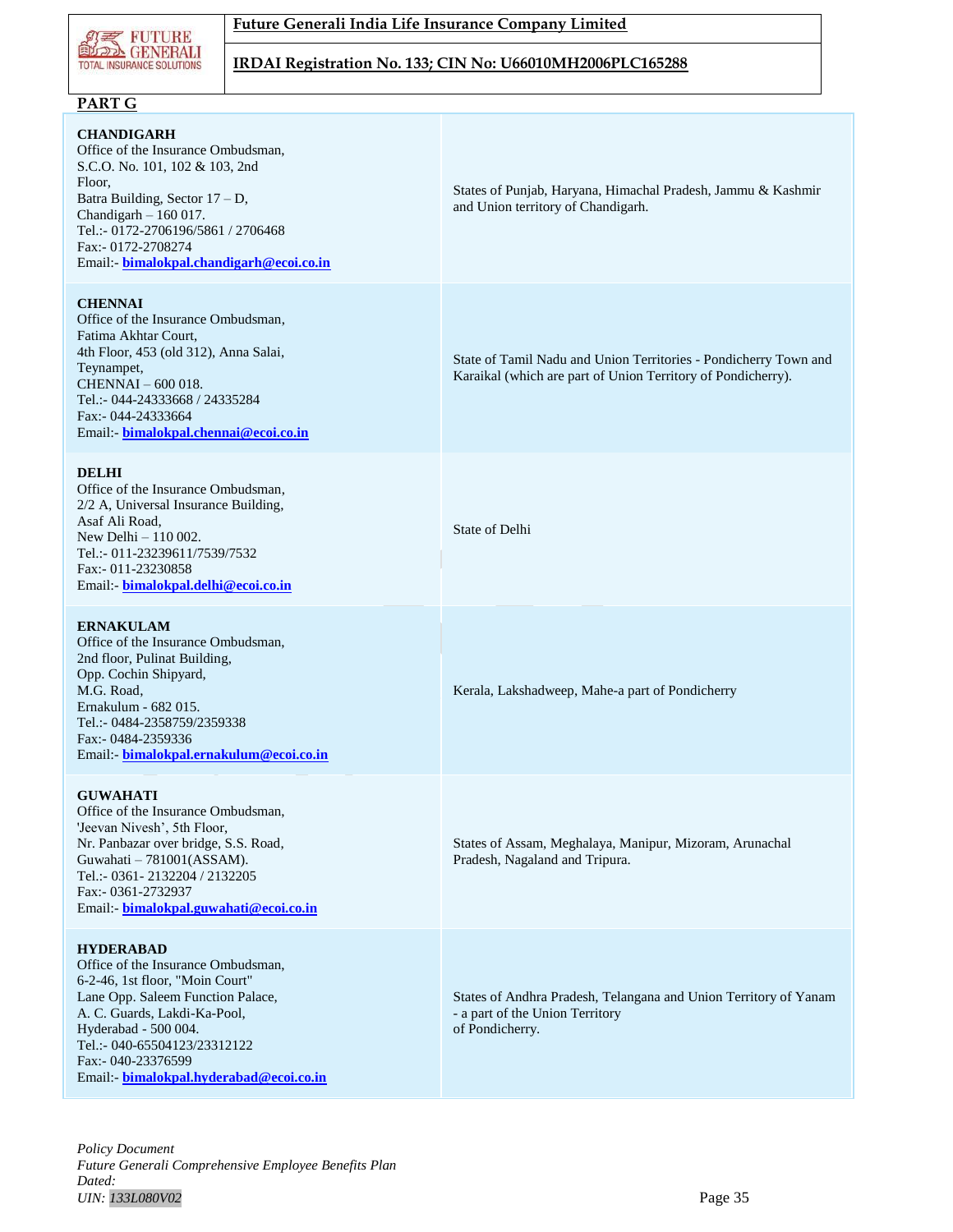

## **Future Generali India Life Insurance Company Limited**

**IRDAI Registration No. 133; CIN No: U66010MH2006PLC165288**

## **PART G**

#### **JAIPUR**

Office of the Insurance Ombudsman, Jeevan Nidhi-II Bldg., Ground Floor, Bhawani Singh Marg, Jaipur - 302005. Tel.:- 0141-2740363 Email:- **[bimalokpal.jaipur@ecoi.co.in](mailto:bimalokpal.jaipur@ecoi.co.in)**

### **KOLKATA**

Office of the Insurance Ombudsman, Hindustan Building Annexe, 4th floor, 4, CR Avenue, Kolkata - 700 072. Tel.:- 033-22124339 / 22124340 Fax:- 033-22124341 Email:- **[bimalokpal.kolkata@ecoi.co.in](mailto:bimalokpal.kolkata@ecoi.co.in)**

## **LUCKNOW**

Office of the Insurance Ombudsman, 6th Floor, Jeevan Bhawan, Phase-II, Nawal Kishore Road, Hazratganj, Lucknow-226 001. Tel.:- 0522-2231330 / 2231331 Fax: - 0522-2231310. Email:- **[bimalokpal.lucknow@ecoi.co.in](mailto:bimalokpal.lucknow@ecoi.co.in)**

#### **MUMBAI**

Office of the Insurance Ombudsman, 3rd Floor, Jeevan Seva Annexe, S. V. Road, Santacruz (W), Mumbai - 400 054. Tel.:- 022-26106928/360/889 Fax:- 022-26106052 Email:- **[bimalokpal.mumbai@ecoi.co.in](mailto:bimalokpal.mumbai@ecoi.co.in)**

## **NOIDA**

Office of the Insurance Ombudsman, Bhagwan Sahai Palace, 4th Floor, Main Road, Naya Bans, Sector-15, Gautam Budh Nagar, Noida Email:- **[bimalokpal.noida@ecoi.co.in](mailto:bimalokpal.noida@ecoi.co.in)**

#### **PATNA**

Office of the Insurance Ombudsman, 1st Floor, Kalpana Arcade Building, Bazar Samiti Road, Bahadurpur, Patna - 800 006. Email:- **[bimalokpal.patna@ecoi.co.in](mailto:bimalokpal.patna@ecoi.co.in)** State of Rajasthan.

States of West Bengal, Bihar, Sikkim and Union Territories of Andaman and Nicobar Islands.

District of Uttar Pradesh: Lalitpur, Jhansi, Mahoba, Hamirpur, Banda, Chitrakoot, Allahabad, Mirzapur, Sonbhabdra, Fatehpur, Pratapgarh, Jaunpur, Varansi, Gazipur, Jalaun, Kanpur, Lucknow, Unnao, Sitapur, Lakhimpur, Bahraich, Barabanki, Raebareli, Sravasti, Gonda, Faizabad, Amethi, Kaushambi, Balrampur, Basti, Ambedkarnagar, Sulanpur, Maharajganj, Santkabirnagar, Azamgarh, Kaushinagar, Gorkhpur, Deoria, Mau, Chandauli, Ballia, Sidharathnagar.

States of Goa, Mumbai Metropolitan Region excluding Navi Mumbai & Thane.

States of Uttaranchal and the following Districts of Uttar Pradesh: Agra, Aligarh, Bagpat, Bareilly, Bijnor, Budaun, Bulandshehar, Etah, Kanooj, Mainpuri, Mathura, Meerut, Moradabad, Muzaffarnagar, Oraiyya, Pilibhit, Etawah, Farrukhabad, Firozabad, Gautam Budh Nagar, Ghaziabad, Hardoi, Shahjahanpur, Hapur, Shamli, Rampur, Kashganj, Sambhal, Amroha, Hathras, Kanshiramnagar, Saharanpur.

States of Bihar and Jharkhand.